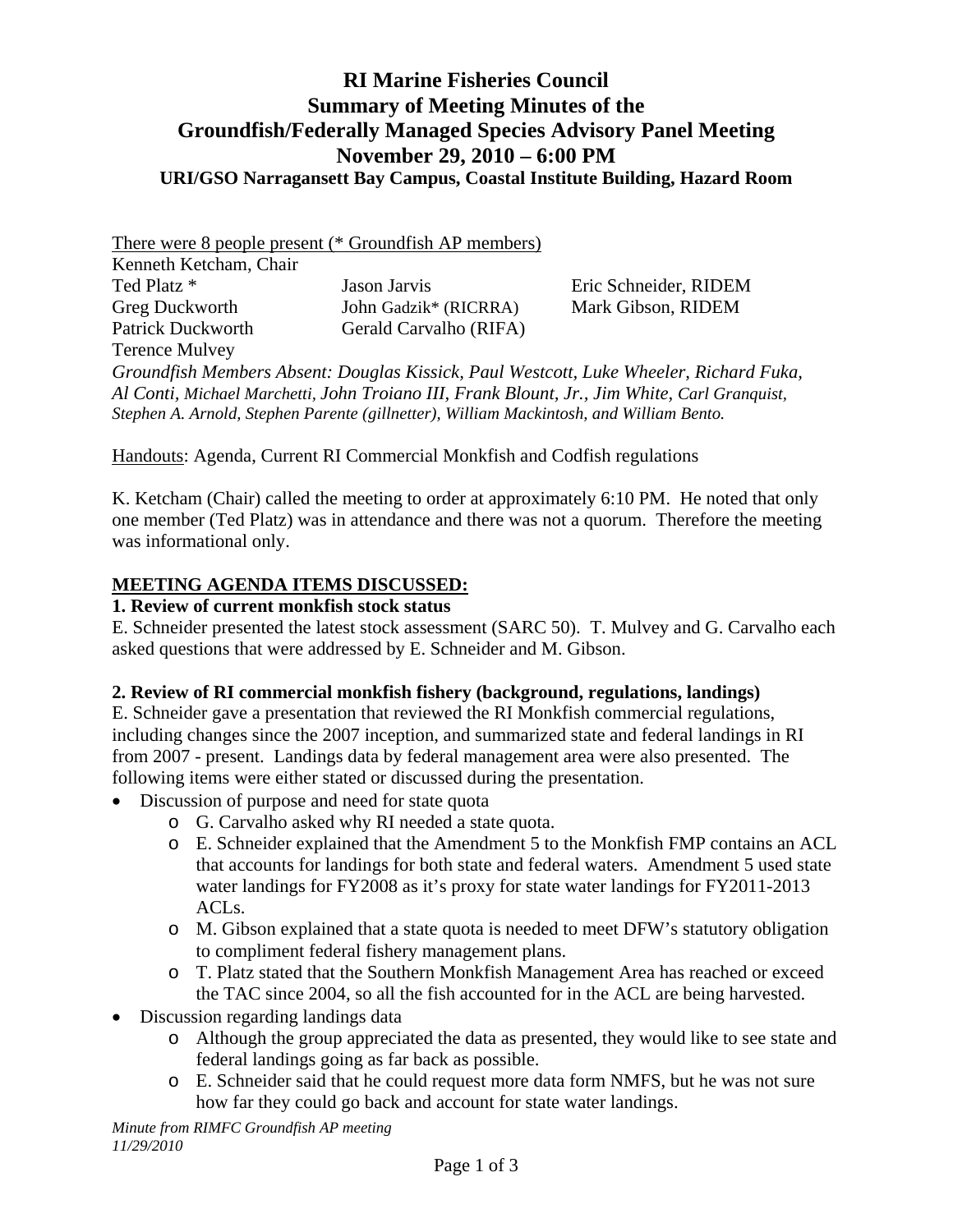- o G. Carvalho asked how many RI boats had a federal limited access monkfish permit that had not been activated in FY2010.
- o E. Schneider explained that accounting for permit status of all vessels is a labor intensive task for staff. He did not know off hand how many boats had not activated their Federal Monkfish permit, but was confident that there were RI boats in that situation. He could check, but ultimately wouldn't know for sure until May 1, 2011.
- Discussion regarding management of the RI Monkfish fishery (quota, possession limit, etc.)
	- o G. Duckworth explained that he felt that the 1% did not reflect historical state landings and that quota should be based on history.
	- o T. Platz explained that RI should have a state waters fishery, but it's incumbent upon the state to ensure that it's providing for state-water vessels that are fishing in state waters.
		- **Presently, the situation where a Federal-permitted vessel can fish in state** waters and have landings count against the state quota until it activates it's federal permit is not consistent with a state-waters only fishery.
		- G. Carvalho agreed and said that a proposed change to the regulation should address that afore mentioned situation.
	- o E. Schneider and M. Gibson both addressed the group and encouraged them to construct and submit written proposals prior to the Public Hearing.
		- E. Schneider said that he would email the group with the date of the public hearing and provide a deadline for when proposals must be submitted to  $F\&W$ to be considered in the Public Hearing materials.
	- o T. Platz explained that increasing the quota and possession limits above those available to Federally-permitted vessels could create incentive for vessels to drop their federal permits and join the state-water fishery.

#### **3. Division of Fish and Wildlife proposed changes for 2011 commercial monkfish fishing year**

- E. Schneider stated that
	- o The RI Division of Fish and Wildlife proposes to revise current regulations to include "monkfish livers" as a portion of monkfish that can be landed. This is the only proposed change by the Division at this time.
	- o The Division welcomes propels regarding changes to the commercial monkfish regulation.
- G. Duckworth stated that he would like to see the following regulations addressed:
	- o Number of vertical lines
	- o Soak time restrictions for gill nets
- E. Schneider suggested that ideas be submitted as a written proposal prior to the Public Hearing (see notes above under Agenda Item 2).
- **4. Advisory Panel proposals for 2011 commercial monkfish fishing year** 
	- No proposals were submitted during the meeting.
- **5. Review of current codfish stock status** 
	- E. Schneider reviewed the current codfish stock status.
- **6. Review of RI codfish commercial fishery (background, regulations, landings)** 
	- E. Schneider reviewed the RI codfish commercial fishery regulations and state- and federal-water landings.
		- o He noted that in 2009 RI did not come close to the state quota.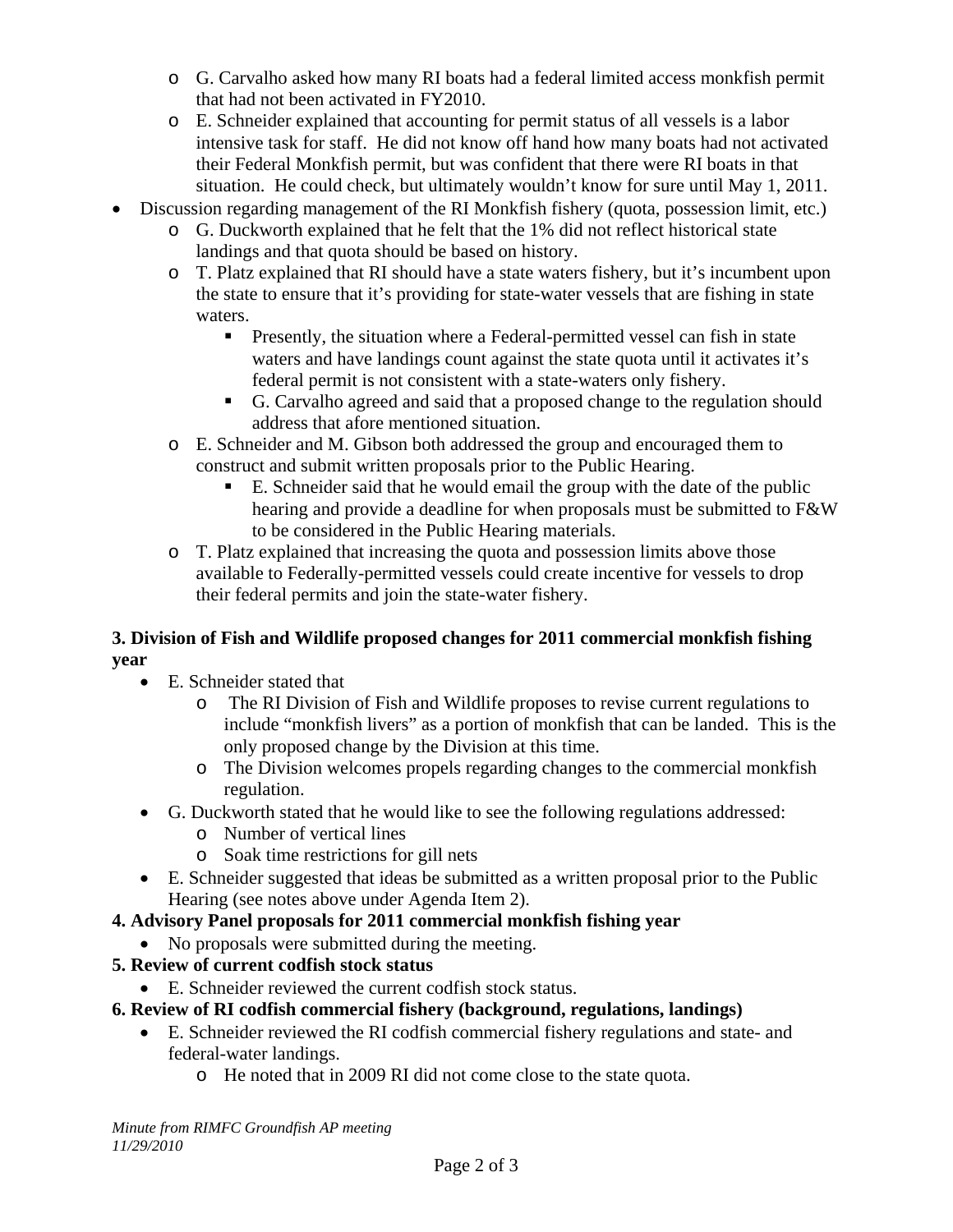- G. Carvalho noted that although not often, at times cod can come inshore in large numbers and a you can catch thousands of pounds in a tow. The 1,000 possession limit results in high discards and lost opportunity.
	- o Given that RI did not approach it's quota, perhaps the possession limit should be increased or eliminated.
- T. Mulvey suggested that an aggregate program could be appropriate.
- E. Schneider suggested that ideas be submitted as a written proposal prior to the Public Hearing.

#### **7. Division of Fish and Wildlife proposed changes for 2011 commercial codfish fishing year**

- E. Schneider stated that the Division has no proposed changes at this time; however,
- as with monkfish he said that the Division would consider proposals that were submitted.

#### **8. Advisory Panel proposals for 2011 commercial codfish fishing year**

- One proposal was submitted at the end of the meeting by John Gadzik with 3 signatures. o The proposal stated, "Close Cox's Ledge to all fishing, except lobstering."
- Since the proposal regards management actions in federal waters, E. Schneider said that he would pass it along to the appropriate channels.

#### **9. Other business Groundfish**

• There was no other business and the Chair adjourned the meeting.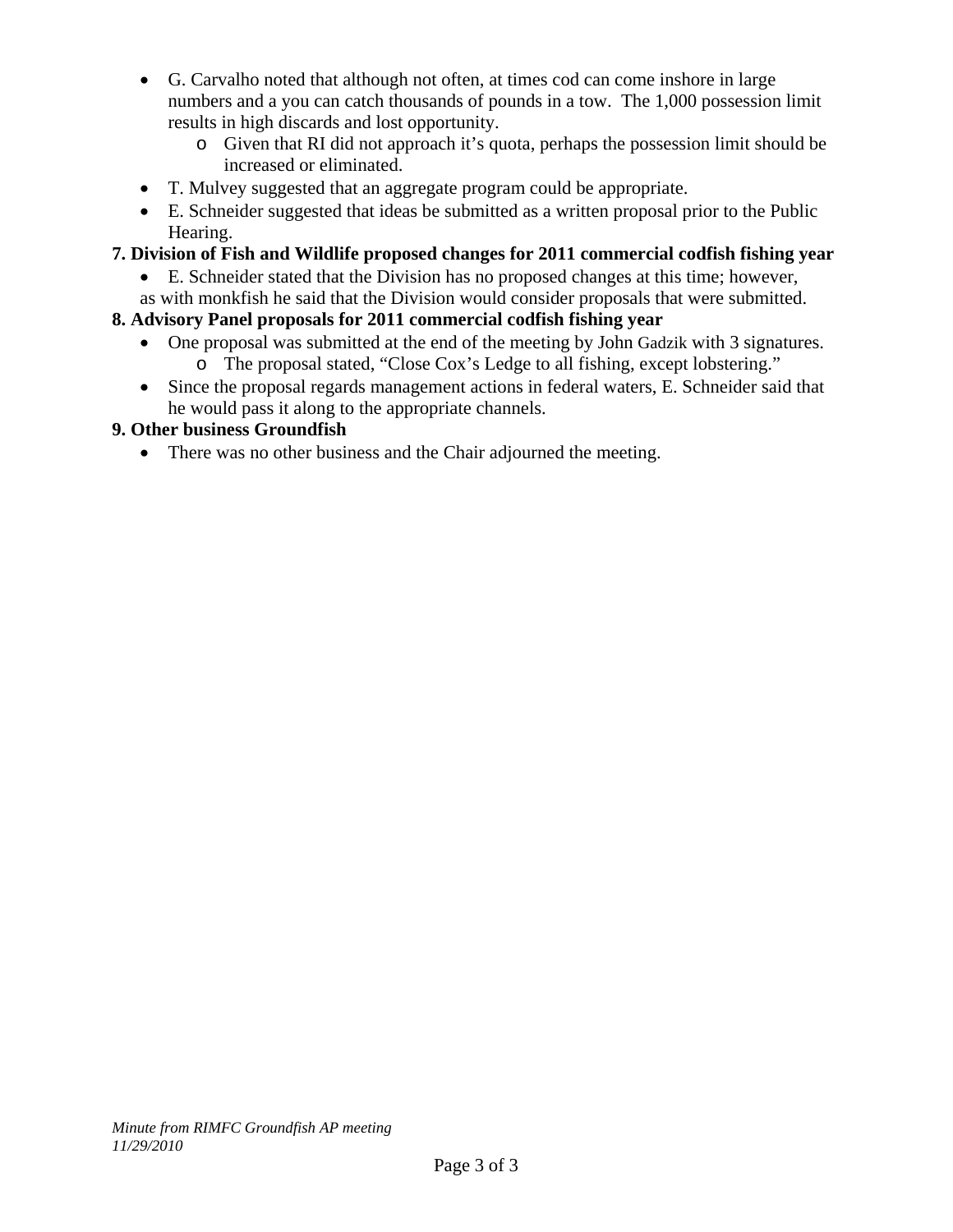# **RI Groundfish/Federally Managed Species Advisory Panel Meeting**

Summary of Rhode Island Monkfish and Codfish Stock Status, RI Monkfish and Codfish commercial fishery (background, regulations, landings), and Division of Fish and Wildlife Recommendations for 2011

> November 29, 2010 at 6:00 PM URI Narragansett Bay Campus Hazard Room at the Coastal Institute South Ferry Road, Narragansett, RI

Eric Schneider - RI DEM Marine Fisheries401.423-1933Eric.schneider@dem.ri.gov

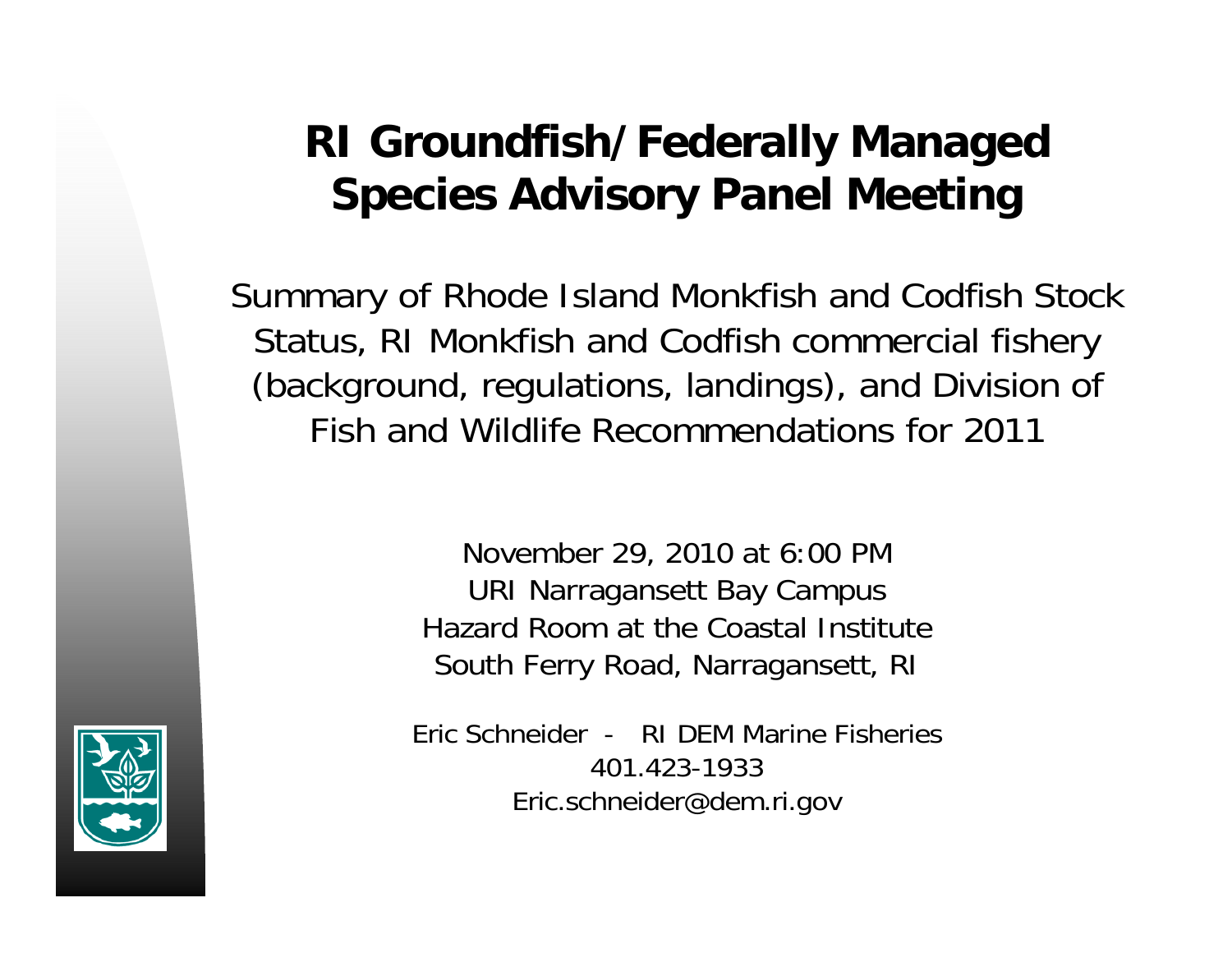#### **Updated Stock Status**

 A stock assessment was completed in July 2010 (SARC 50) after the Councils had made their final decisions on the measures to Amendment 5. No changes to Southern Area ACL for FY2011-13

 The 2010 assessment updated the biological reference points based on an updated yield-per-recruit analysis using a Statistical Catch At Lengthtuned (SCALE) population model that incorporates multiple survey indices and catch data.

 Based on accepted reference points from the updated assessment: **Monkfish in both the northern and southern management areas are not overfished and overfishing is not occurring.**

 The SARC 50 report emphasizes the continuing high degree of uncertainty n the assessment.

**Discussed later in presentation**



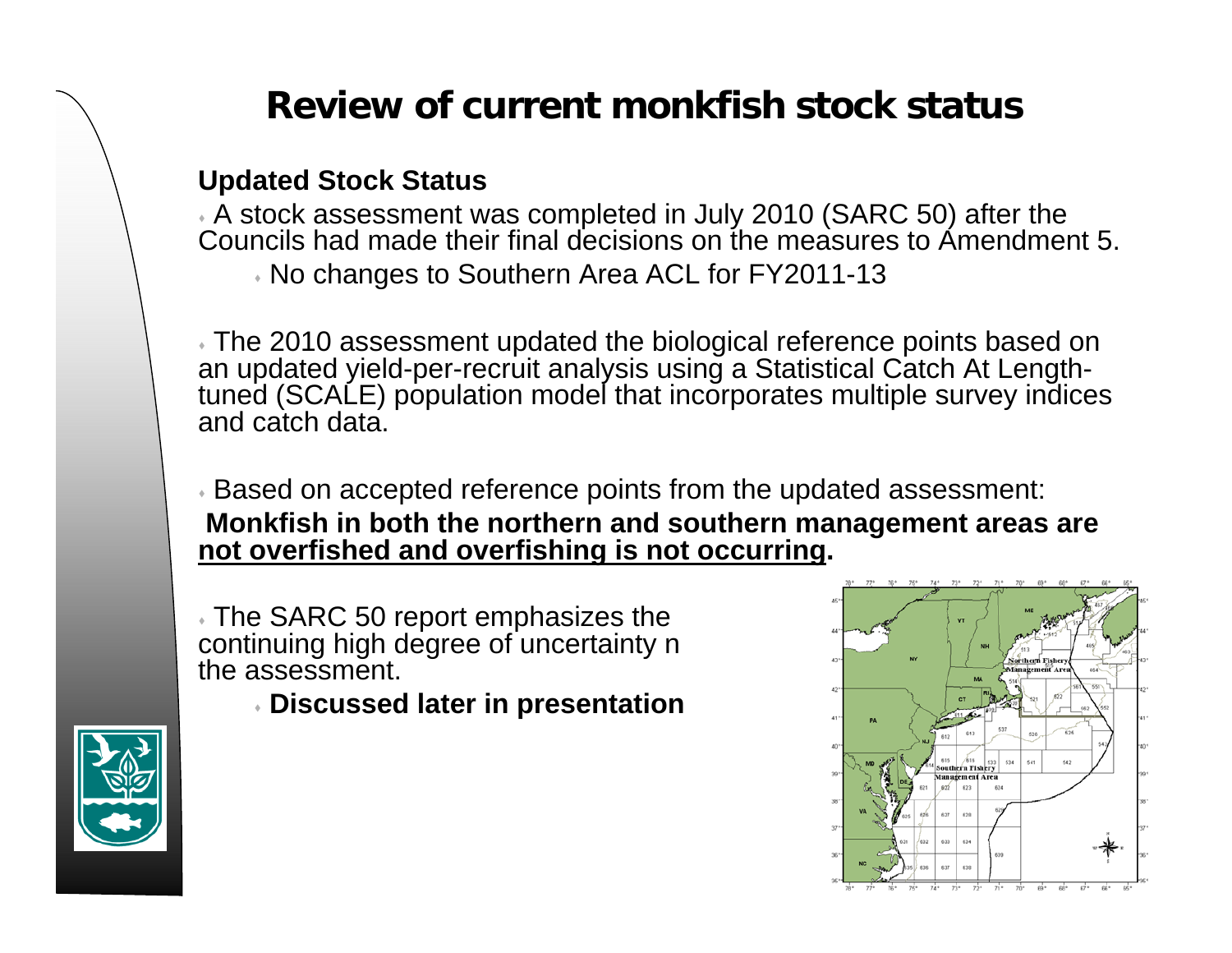**2010 Assessment (SARC 50)** 

Recommended new biomass reference points

 Recalculated the fishing mortality rate corresponding to the overfishing threshold (Fmax)

 Previous monkfish biomass targets were based on long-term average biomass and thresholds were based a low point in the biomass time series from which the stock recovered (NEFSC 2007).

 The current assessment recommends using an approach used for New England groundfish stocks based on the long-term projected biomass corresponding to Fmsy or its proxy.

 $\overline{\ }$  For monkfish this proxy is Fmax

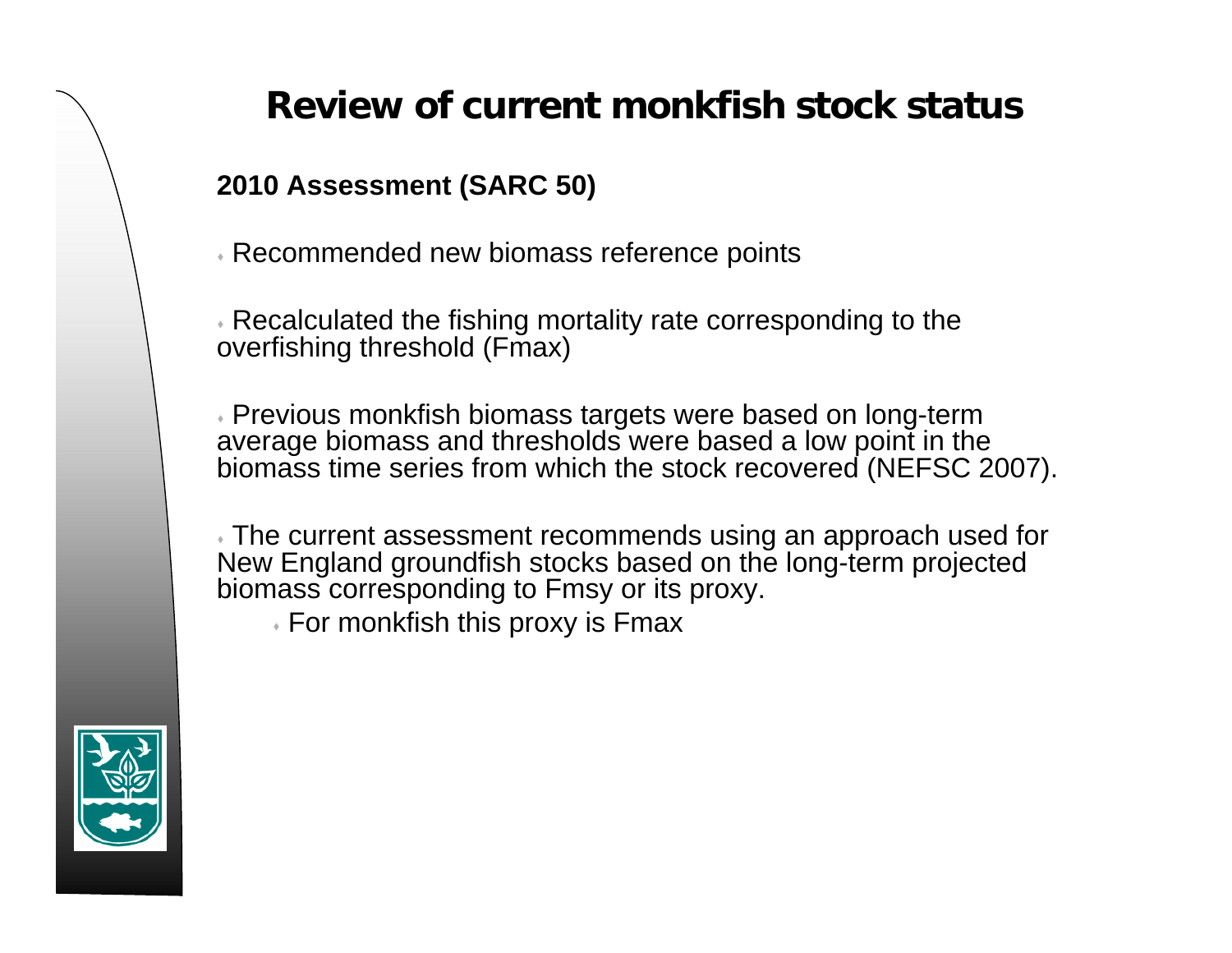## **Fishing mortality**

The overfishing threshold is based on Fmax

> $\overline{\phantom{a}}$  same proxy as 2007 assessment

Fishing mortality estimated for 2009 was F = 0.07 in the southern area (assuming M=0.3 per year)

> Fishing mortality has declined in both areas since 2003



| South | <b>BRP</b>        | <b>Basis</b>          | <b>NEFSC 2007</b> | SAW 2010 |
|-------|-------------------|-----------------------|-------------------|----------|
|       | Fmax              | YPR.                  | 0.40              | 0.46     |
|       | <b>Bthreshold</b> | Bloss 1980-2006       | 96,400            |          |
|       | <b>Bthreshold</b> | Bloss 1980-2009       |                   | 99,181   |
|       | Bthreshold        | 0.5*Bmax Projected    |                   | 37,245   |
|       | <b>Btarget</b>    | Bavg 1980-2006        | 122,500           | 120,292  |
|       | <b>B</b> target   | Bavg 1980-2009        |                   | 121,313  |
|       | <b>B</b> target   | <b>Bmax Projected</b> |                   | 74,490   |
|       | <b>MSY</b>        | Fmax Projected        |                   |          |

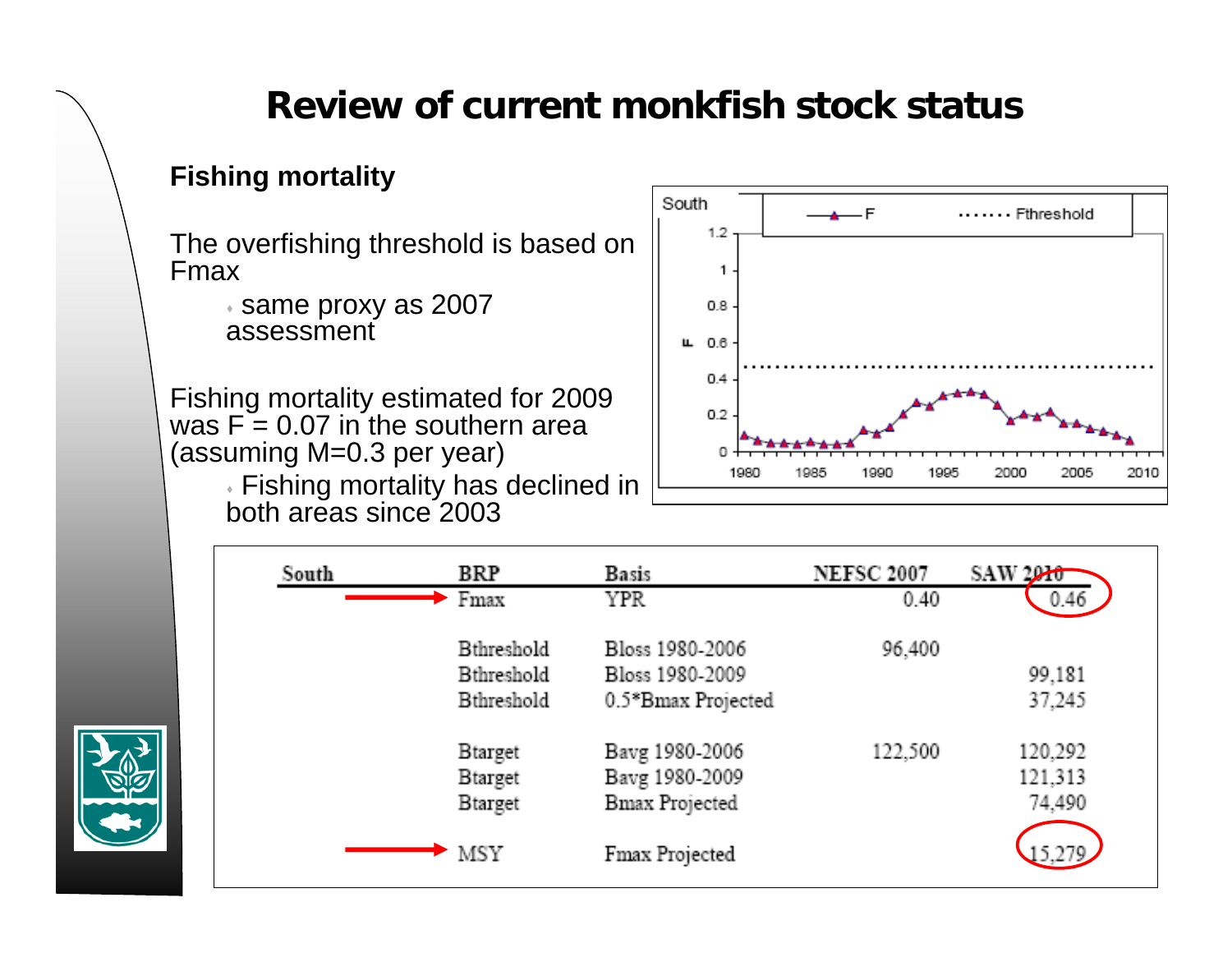#### **Stock Biomass**

 Total southern area stock biomass increased until the late1980s and then declined throughout the 1990s.

 $\mathcal{L}^{\pm}$  Biomass has increased in the southern area since1999, and was estimated to be:

**131,218 mt in 2009.**



| BRP               | <b>Basis</b>          | <b>NEFSC 2007</b> | <b>SAW 2010</b> |
|-------------------|-----------------------|-------------------|-----------------|
| Fmax              | YPR.                  | 0.40              | 0.46            |
| <b>Bthreshold</b> | Bloss 1980-2006       | 96,400            |                 |
| Bthreshold        | Bloss 1980-2009       |                   | $90 + 21$       |
| <b>Bthreshold</b> | 0.5*Bmax Projected    |                   | 37,245          |
| <b>B</b> target   | Bavg 1980-2006        | 122,500           | 120,292         |
| <b>Btarget</b>    | Bavg 1980-2009        |                   | لكرا            |
| <b>Btarget</b>    | <b>Bmax Projected</b> |                   | 74,490          |
| MSY               |                       |                   | 15,279          |
|                   |                       | Fmax Projected    |                 |

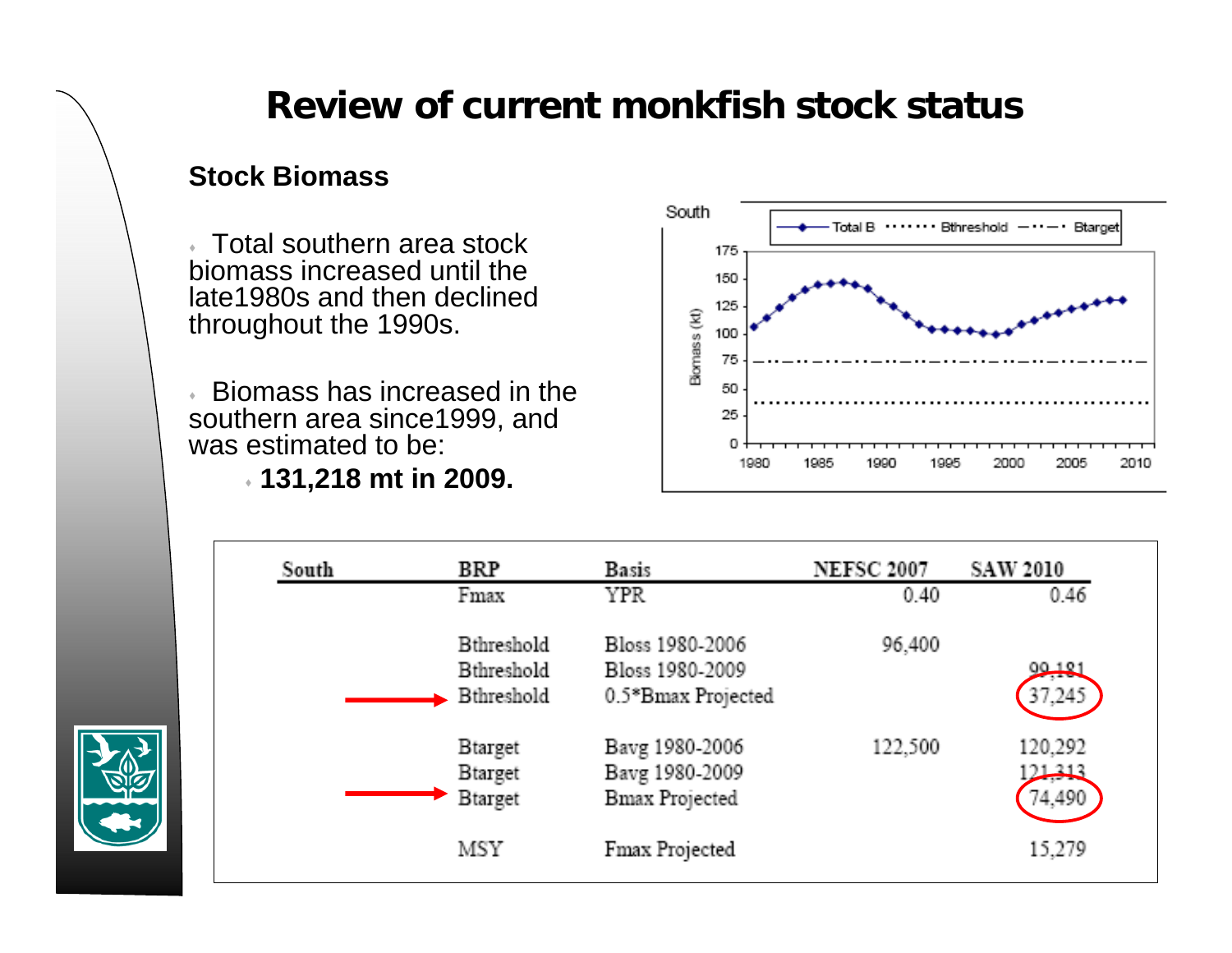**Stock Biomass**

**Difference in B-thresholds and B-target between assessments.**

**2007 Biomass Estimates 2010 Biomass Estimates UPDATED**



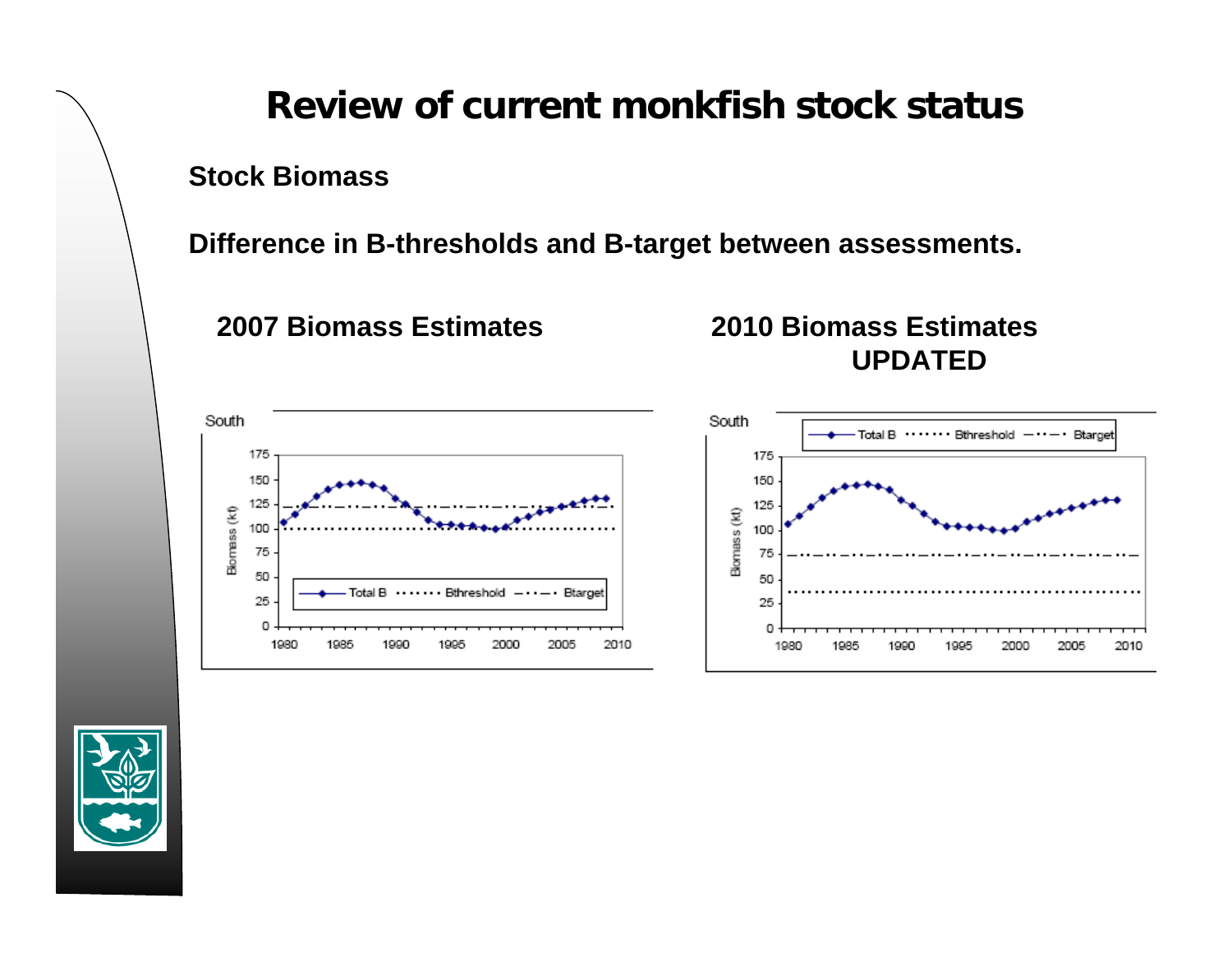#### **Recruitment**

 Southern area results indicate that the strongest year classes were produced in 1992, 1997, and 2002, with the weakest year class produced in 1987.

Recruitment has been below average since 2004.

 $\overline{\ }$  The time series average recruitment is about 23 million age 1 fish.

#### **Reauthorizing of Magnusson requires that variance and precession (uncertainty) of both input and output variables be recognized and quantified**

- Uncertainty within estimates due to:
	- cumulative effects of under-reported landing
	- unknown discards during the 1980s
	- uncertainty in survey indices

 $\overline{\cdot}$  incomplete understanding of key biological parameters such as age and growth, longevity, natural mortality, and stock structure contributing to retrospective patterns primarily in the northern management area

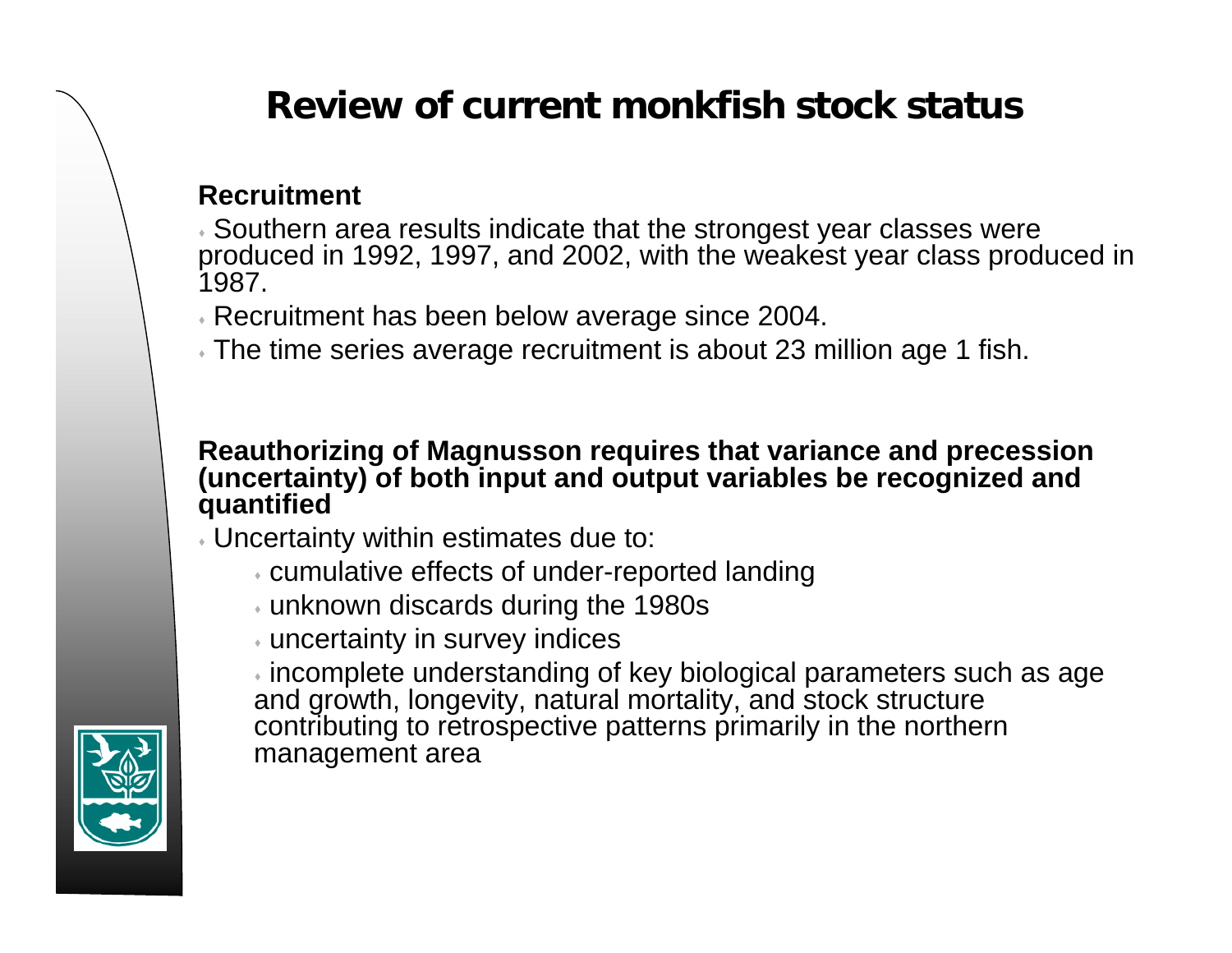### **Background of RI Commercial monkfish fishery regulations (1 of 3)**

- Prior to Jan 1, 2007 there were no RI commercial monkfish regulations
- Effective Jan 1, 2007 The following were established:
	- Minimum size: 17" total length or 11" tails
	- Possession limits for any non-federally permitted RI Licensed vessel
		- 50 tails or 166 whole
	- Transiting provision for federally permitted vessels
- Effective April 2, 2008 The following were modified or added:
	- Created 2 seasons and 1 corresponding possession limits for any nonfederally permitted RI Licensed vessel
		- Aug 1 March 31: 50 tails or 166 whole
		- April 1 July 31: 200 tails or 664 whole
		- Possession limits may be modified on the basis of a RI state water monkfish quota as set by DEM. \*(no quota est.)
		- Transiting provision modified to clarify that DAS must be in previously and properly declared

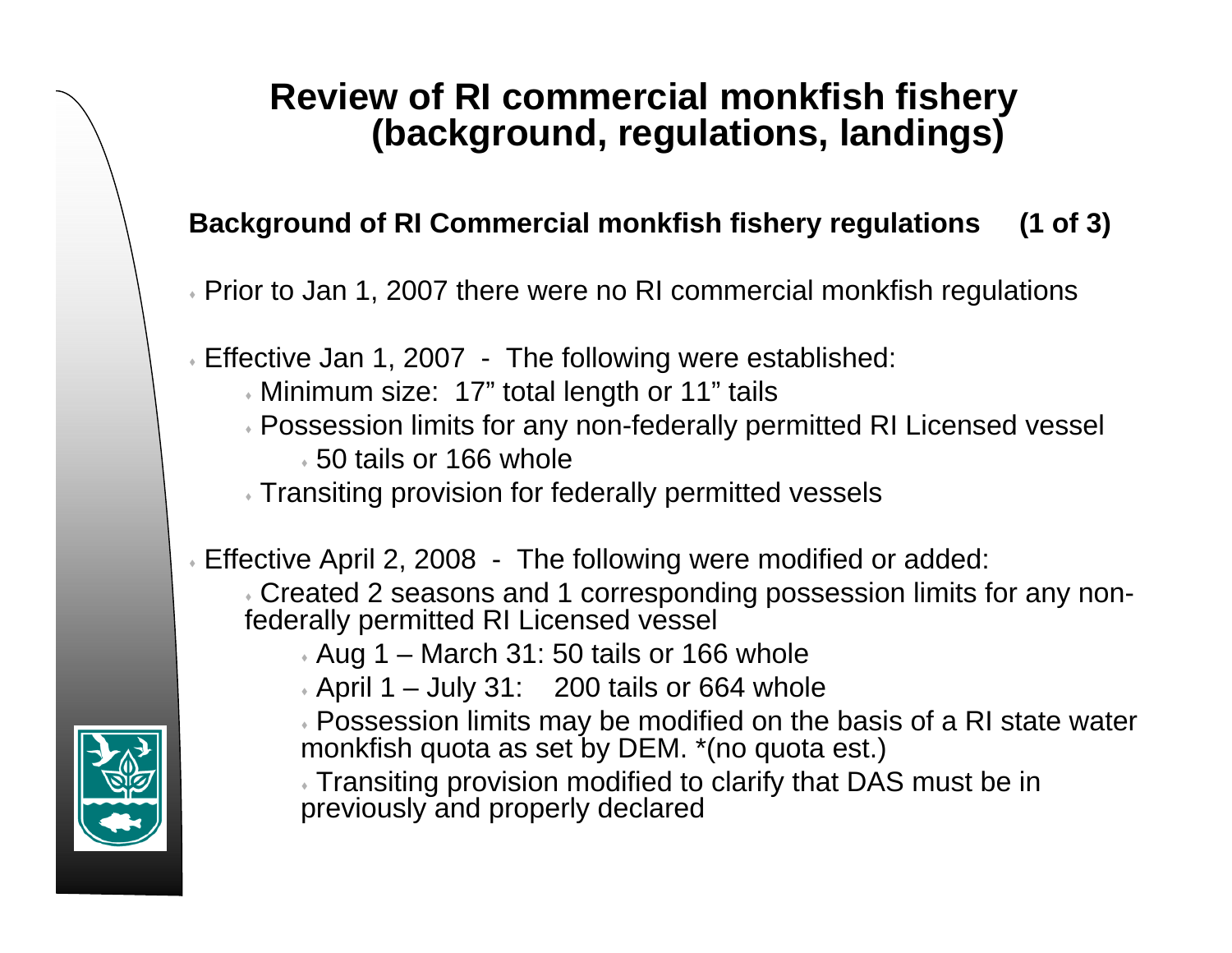#### **Background of RI Commercial monkfish fishery regulations (2 of 3)**

Effective April 23, 2009 - The following were modified or added:

- Repealed seasons and set possession limit equal to federal
	- 550 tails or 1826 whole

 Established RI state water monkfish quota "… equal to 1% of the federal southern New England monkfish quota."

 Established trigger to reduce possession limit to 50 tails or 166 whole when 90% of quota is reached

So, the present regs read: - next slide

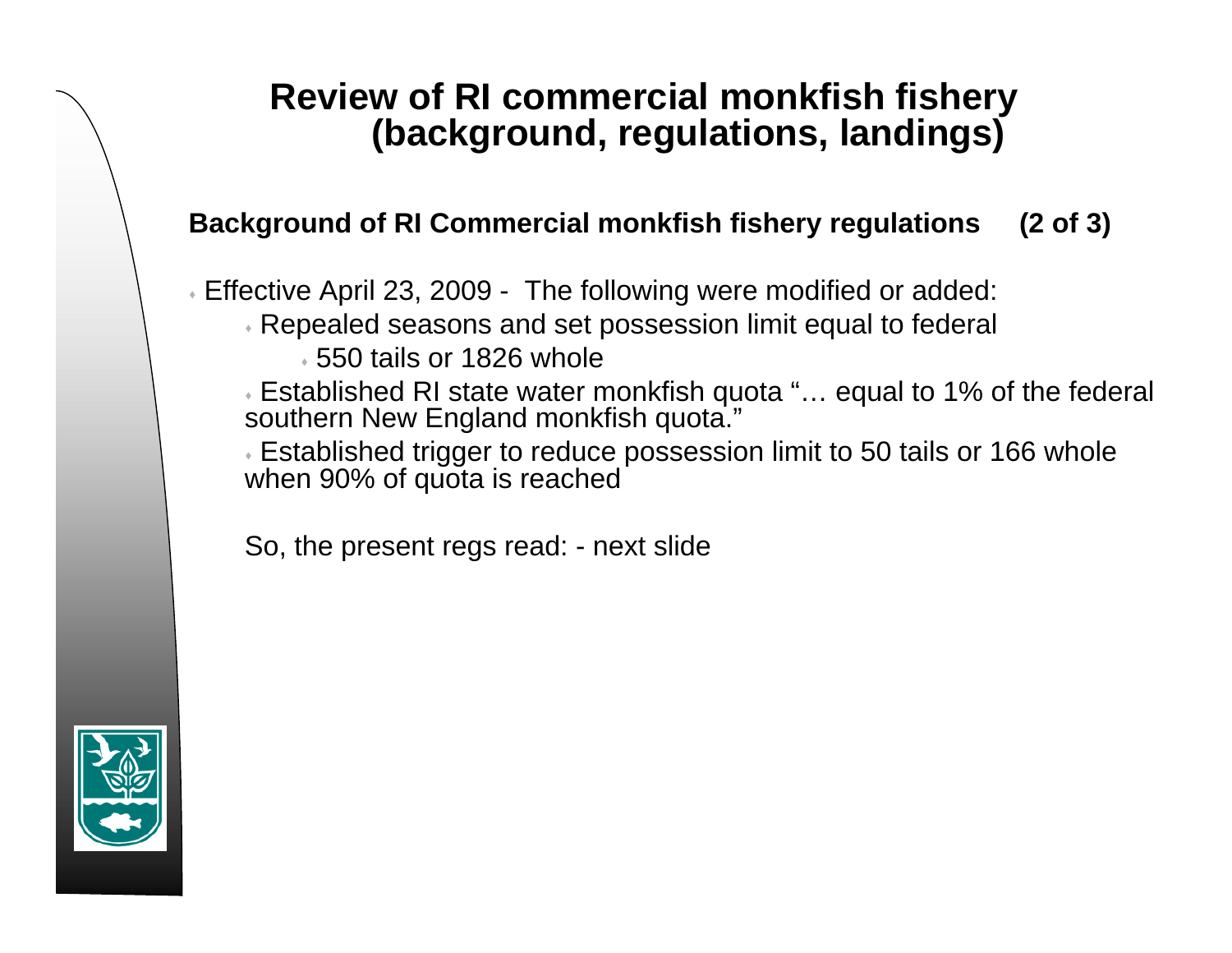#### **Background of RI Commercial monkfish fishery regulations (3 of 3) Current RI regulations** (see handout)

#### **7.21 Monkfish**

**7.21.1 – Commercial**

**7.21.1-1 Minimum size -- No person fishing commercially shall land or possess any monkfish measuring less than seventeen inches (17") total length or eleven inches (11") tail length whether that fish was caught within the jurisdiction of this State or otherwise.**

**7.21.1-2 Possession Limits–**

**(a) For any non-federally permitted RI licensed vessel, the possession limit will be 550 pounds tail weight or 1,826 pounds whole weight of monkfish per vessel per calendar day.** 

**(b) Repealed**

**(c) The possession limit may be modified on the basis of a RI state water monkfish quota as set by DEM, which shall be equal to 1% of the federal southern New England monkfish quota. When 90% of the state water quota has been harvested as determined by the Division of Fish and Wildlife, the possession limit will decrease to 50 pounds tail weight or 166 pounds whole weight of monkfish per vessel per calendar day. When the state water quota has been harvested as determined by the Division, the Director shall close the state water monkfish fishery.**

**7.21.1-3 Vessels in possession of a federal permit allowing the harvest of monkfish may harvest monkfish in state waters if and only if they are operating during a previously and properly declared day-at-sea; in such instances, such vessels may harvest monkfish in the amount authorized to be possessed pursuant to federal regulations, and thus not be bound by the possession limits set forth in section 7.21.1-2. Vessels in possession of a federal permit allowing the commercial harvest of monkfish may also transit state waters in possession of monkfish in the amount authorized to be possessed pursuant to applicable federal regulations and land the same if so permitted pursuant to Rhode Island State Law, so long as all of the fish harvesting gear on board the vessel is stowed while in state waters.**

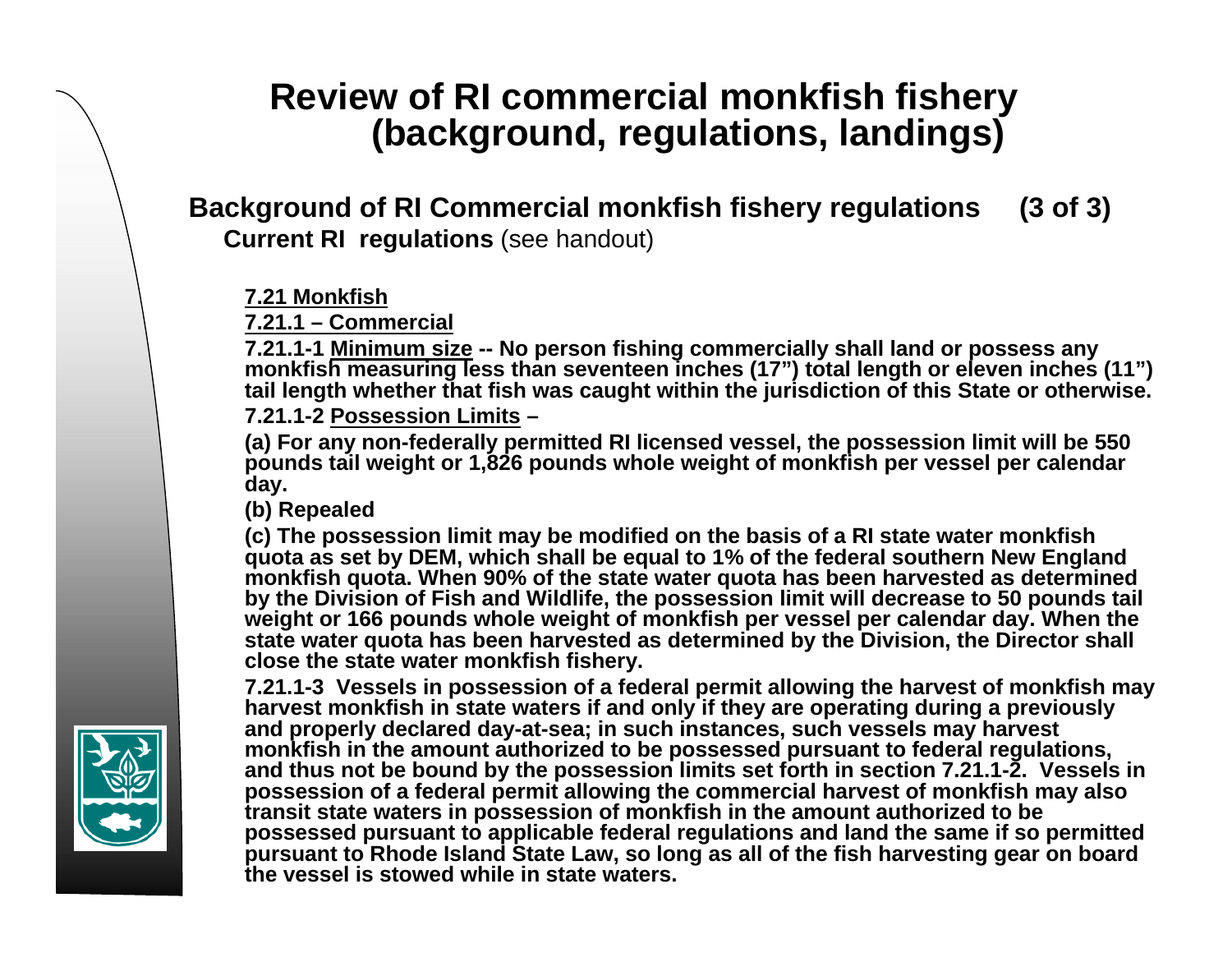**What is 1% of SNE monkfish quota (Southern Management Area TAL)?**

**FY 2010 = 112,436 lbs**

**FY 2011 = 196,763 lbs**

|           |      | $ACL$ (mt)                                                                                        | <b>ACT</b><br>(mt) |                 |            |                  |           |              |
|-----------|------|---------------------------------------------------------------------------------------------------|--------------------|-----------------|------------|------------------|-----------|--------------|
|           |      | Southern Mang                                                                                     | Southern Mang      | <b>Discards</b> |            |                  | 1% of TAL |              |
|           | Year | Area                                                                                              | Area               | (mt)            | $TAL$ (mt) | <b>TAL (lbs)</b> | (lbs)     | source       |
| <b>FY</b> | 2007 | na                                                                                                | na                 | ۰.              | 5,100      | 11,243,574       | 112,436   | Ammendment 4 |
| <b>FY</b> | 2008 | na                                                                                                | na                 | ۰               | 5,100      | 11,243,574       | 112,436   | Ammendment 4 |
| <b>FY</b> | 2009 | na                                                                                                | na                 | ۰.              | 5,100      | 11,243,574       | 112,436   | Ammendment 4 |
| <b>FY</b> | 2010 | na                                                                                                | na                 | Ξ.              | 5,100      | 11,243,574       | 112,436   | Ammendment 4 |
| <b>FY</b> | 2011 | 13,326                                                                                            | 11,469             | 2,544           | 8,925      | 19,676,257       | 196,763   | Ammendment 5 |
| <b>FY</b> | 2012 | 13,326                                                                                            | 11,469             | 2,544           | 8,925      | 19,676,257       | 196,763   | Ammendment 5 |
| <b>FY</b> | 2013 | 13,326                                                                                            | 11,469             | 2,544           | 8,925      | 19,676,257       | 196,763   | Ammendment 5 |
|           |      | The buffer between $\Lambda$ CL and $\Lambda$ CT should account for management uncertainty, avoid |                    |                 |            |                  |           |              |

The buffer between ACL and ACT should account for management uncertainty, avoid exceeding the ACL and avoid reactive accountability measures.



Southern Management Area TAL accounts for landings by:

- Federal Monkfish Limited Access Permit holders
- Federal open access incidental catch permit (Category E)
- State water only vessels
- RSA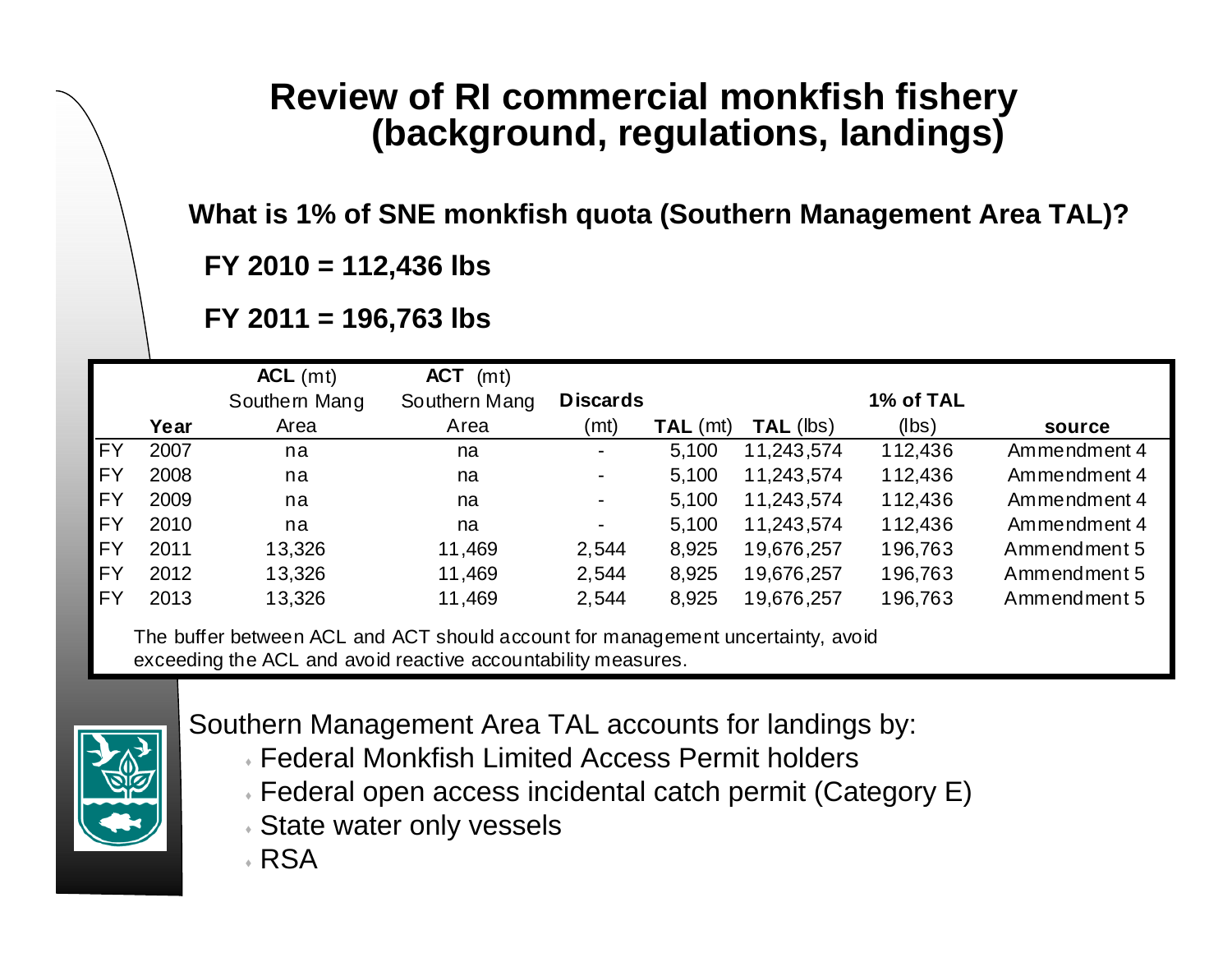**RI Monkfish Commercial Landings for May1 – Oct 18, 2010 by vessels with no active federal permits at time of landing.** 

Monkfish State-water Landings May1- Oct 18, 2010



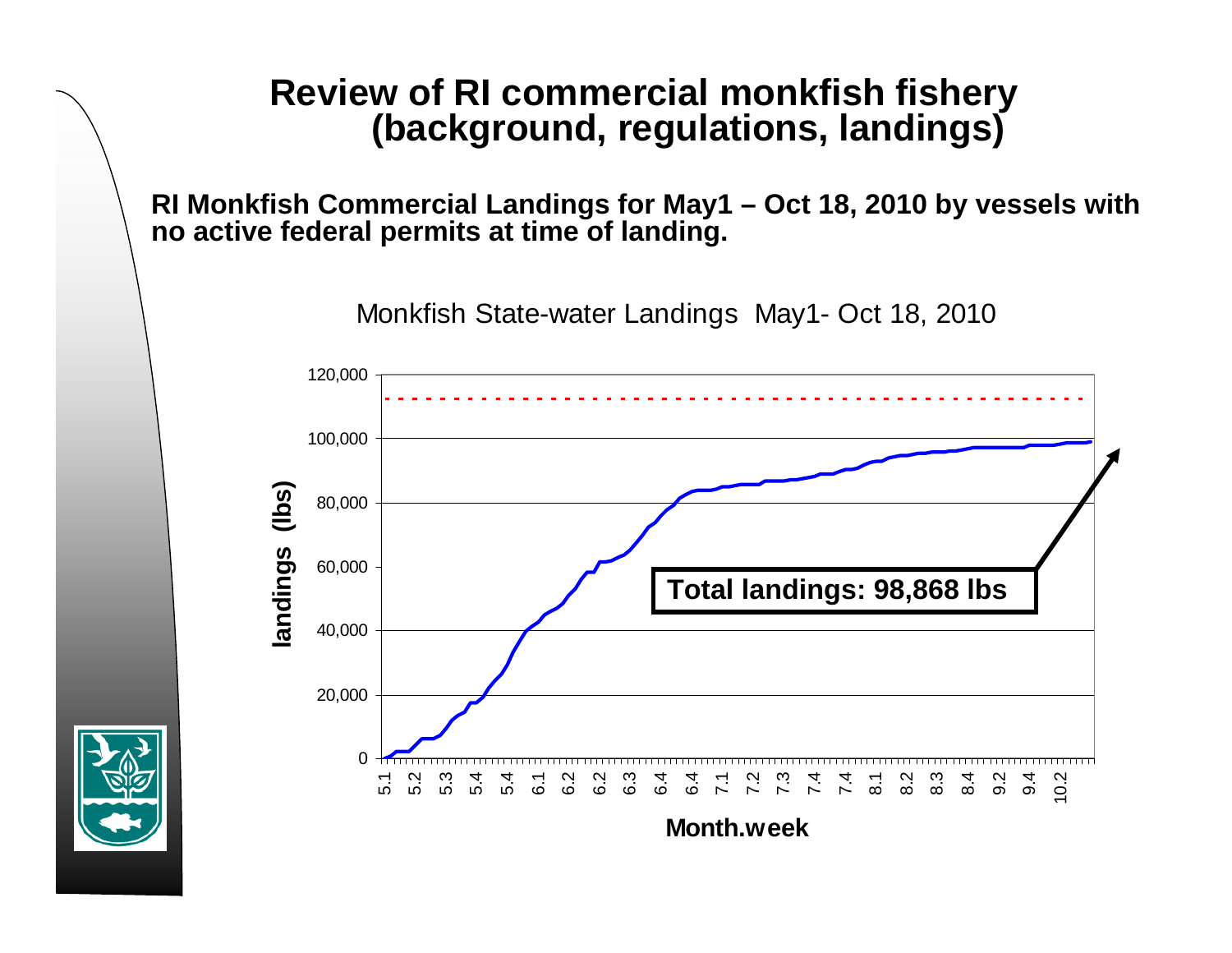## **RI Commercial Landings for 2010**

|                                                                                                                                                                                                                                           | Table 1. Monkfish landings (Ibs) reported by dealers in Rhode Island for fishing years 2007 - 2010 |                |                 |                            |             |                 |                    |                |
|-------------------------------------------------------------------------------------------------------------------------------------------------------------------------------------------------------------------------------------------|----------------------------------------------------------------------------------------------------|----------------|-----------------|----------------------------|-------------|-----------------|--------------------|----------------|
|                                                                                                                                                                                                                                           | <b>Ferderal Permit Holders</b>                                                                     |                |                 | Non-Federal Permit Holders |             |                 |                    |                |
|                                                                                                                                                                                                                                           |                                                                                                    | Limited access | Other           | Other                      | Non-renewed |                 | Total<br>Federally | Total Non-     |
| Fishing                                                                                                                                                                                                                                   | Open access                                                                                        | Federally      | (assumed        | unknown                    | monkfish    | <b>Total RI</b> | permitted          | Federally      |
| <b>YEAR</b>                                                                                                                                                                                                                               | Federally permitted                                                                                | permitted      | state landings) | landings**                 | permits***  | monkfish        | vessels            | permitted      |
| 2007                                                                                                                                                                                                                                      | 87,978                                                                                             | 3,311,303      | 59,462          | 39,542                     | 1,423       | 3,499,708       | 3,399,281          | 100,427        |
| 2008                                                                                                                                                                                                                                      | 60,641                                                                                             | 2,965,604      | 97,162          | 22,600                     | 8,829       | 3,154,836       | 3,026,245          | 128,591        |
| 2009                                                                                                                                                                                                                                      | 37,469                                                                                             | 2,375,410      | 72,500          | 22,786                     | 3,833       | 2,511,998       | 2,412,879          | 99,119         |
| 2010*                                                                                                                                                                                                                                     | 11,588                                                                                             | 1,358,112      | 98,244          | 8,569                      | 3,420       | 1,479,933       | 1,369,700          | 110,233        |
| Source: best available data from the CFDBS.CFDERSXXXX dealer database queried on 11/29/10<br>*May 1, 2010 through November 29, 2010<br>**For the specified fishing year the vessel permit number did not have an associated monkfish plan |                                                                                                    |                |                 |                            |             |                 |                    |                |
| ***Vessels with monkfish permits that were active and not active during part of the same year<br>landings occurred when the permit was not active during that year                                                                        |                                                                                                    |                |                 |                            |             |                 |                    |                |
|                                                                                                                                                                                                                                           |                                                                                                    |                |                 |                            | Total       |                 |                    | Percent of TAL |



|                |                 | Total     |                   | Percent of TAL |
|----------------|-----------------|-----------|-------------------|----------------|
|                |                 | Federally | <b>Total Non-</b> | by Total Non-  |
| <b>Fishing</b> | <b>Total RI</b> | permitted | Federally         | Federally      |
| <b>YEAR</b>    | monkfish        | vessels   | permitted         | permitted      |
| 2007           | 3,499,708       | 97%       | 3%                | 0.9%           |
| 2008           | 3,154,836       | 96%       | 4%                | 1.1%           |
| 2009           | 2,511,998       | 96%       | 4%                | 0.9%           |
| 2010*          | 1,479,933       | 93%       | 7%                | 1.0%           |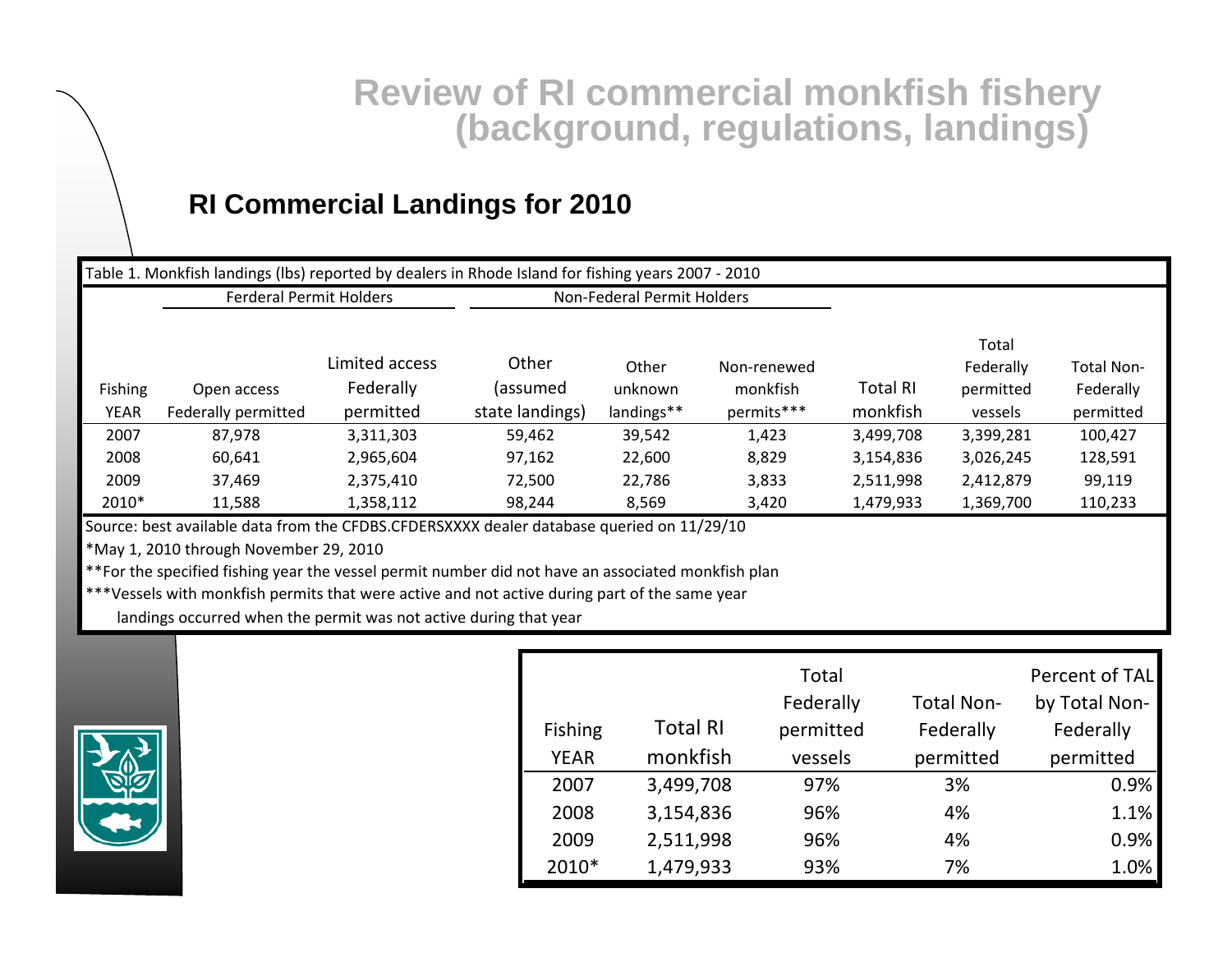**Monkfish Commercial Landings- overall**



A5. Monkfish commercial fishery landings, by management region and total, 1964-2009.

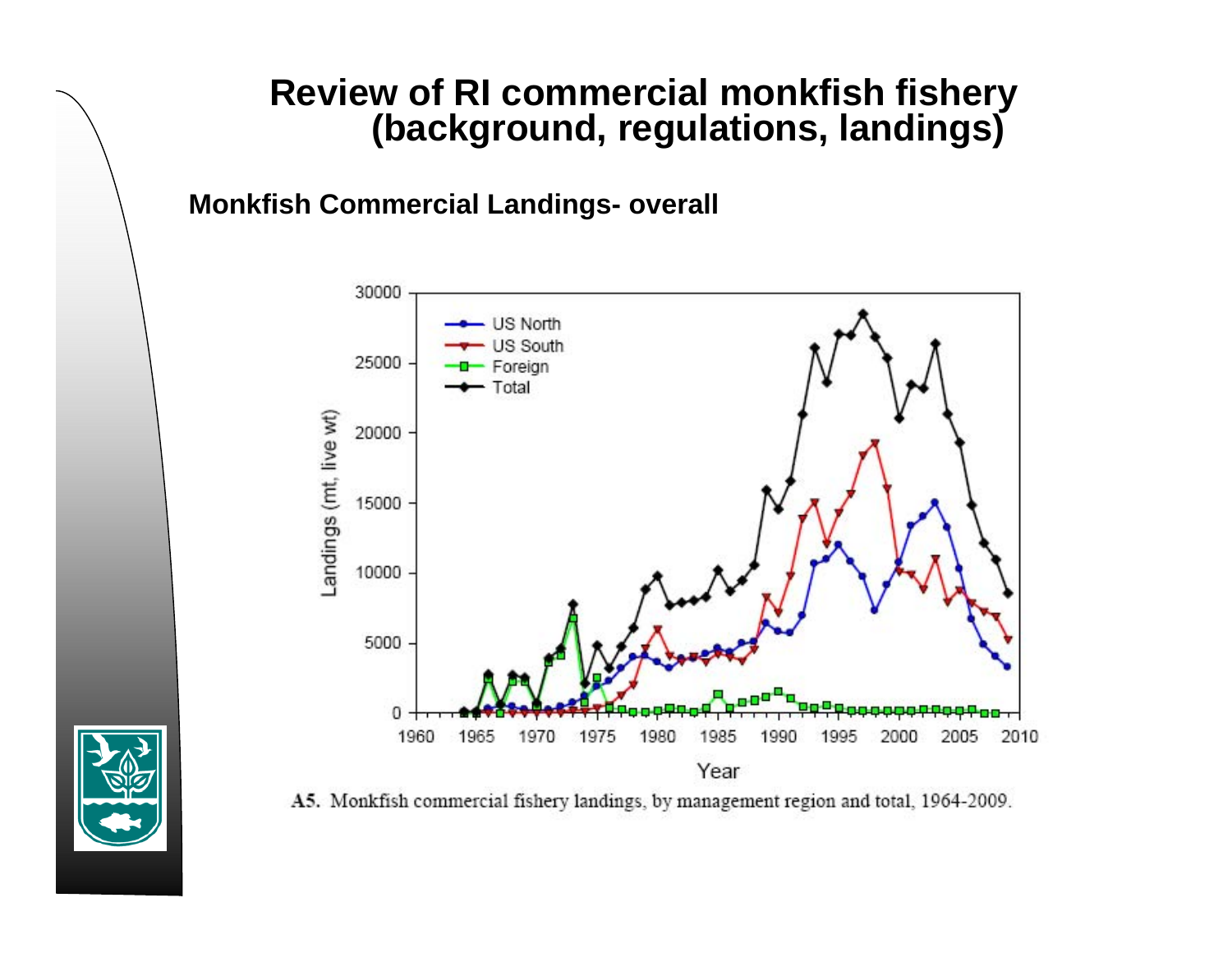**Review of RI** Monkfish Commercial Landings<br>by gear and area



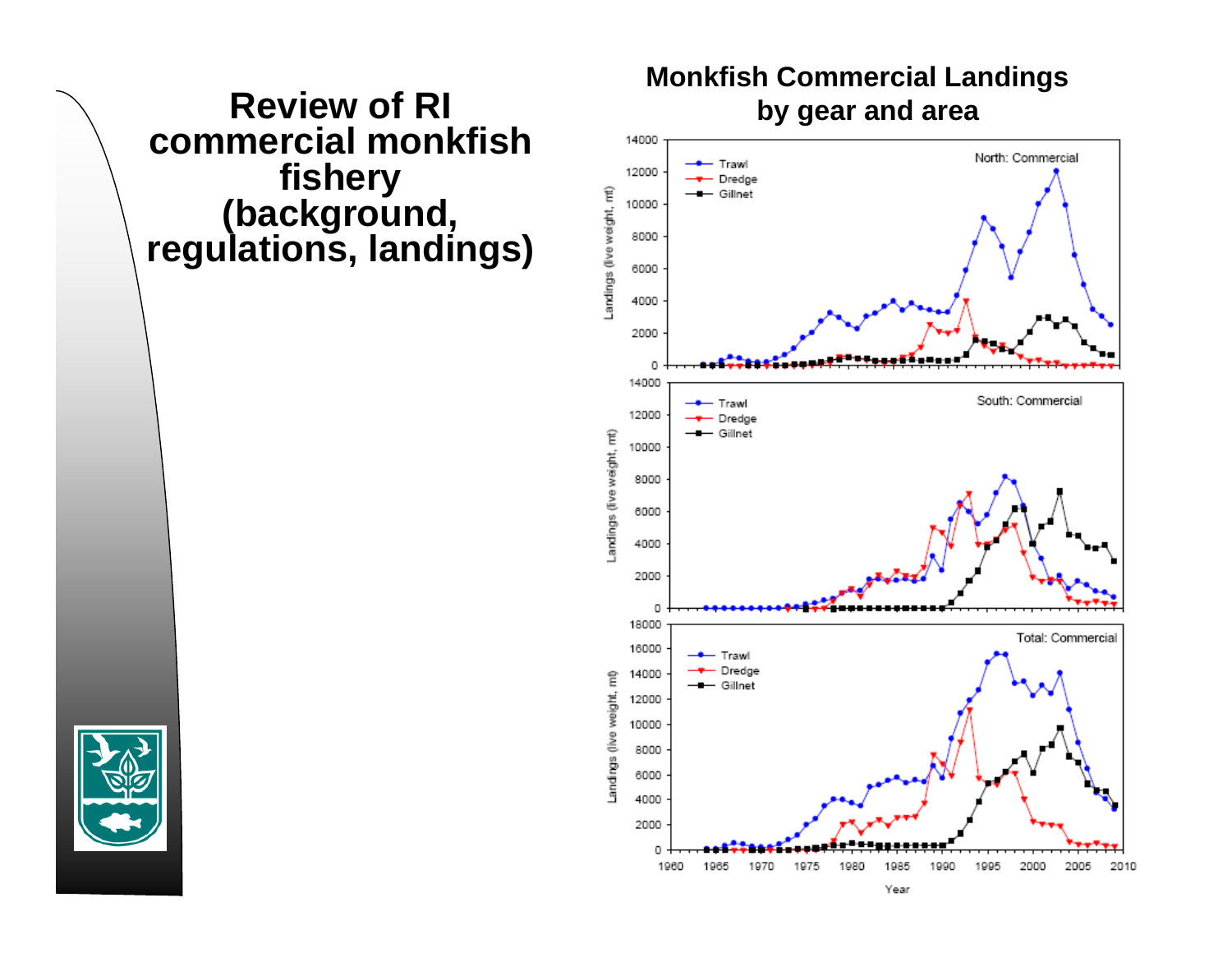# **Division of Fish and Wildlife Proposed Changes**

**The RI Division of Fish and Wildlife will proposes to revise current regulations to include "monkfish livers" as a portion of monkfish that can be landed.**

**Advisory Panel proposals for 2011 commercial monkfish fishing year**

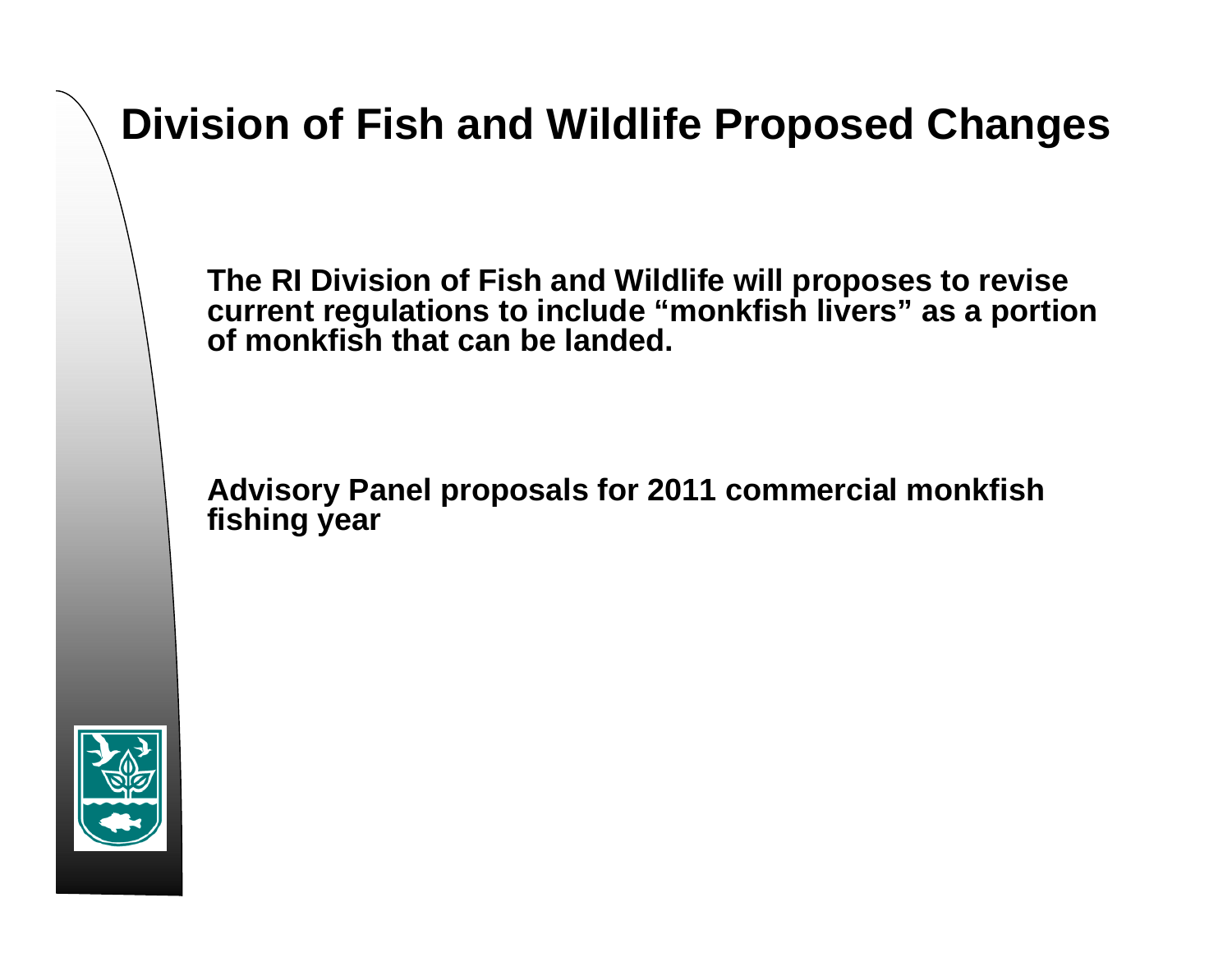# **End of monkfish portion of meeting**

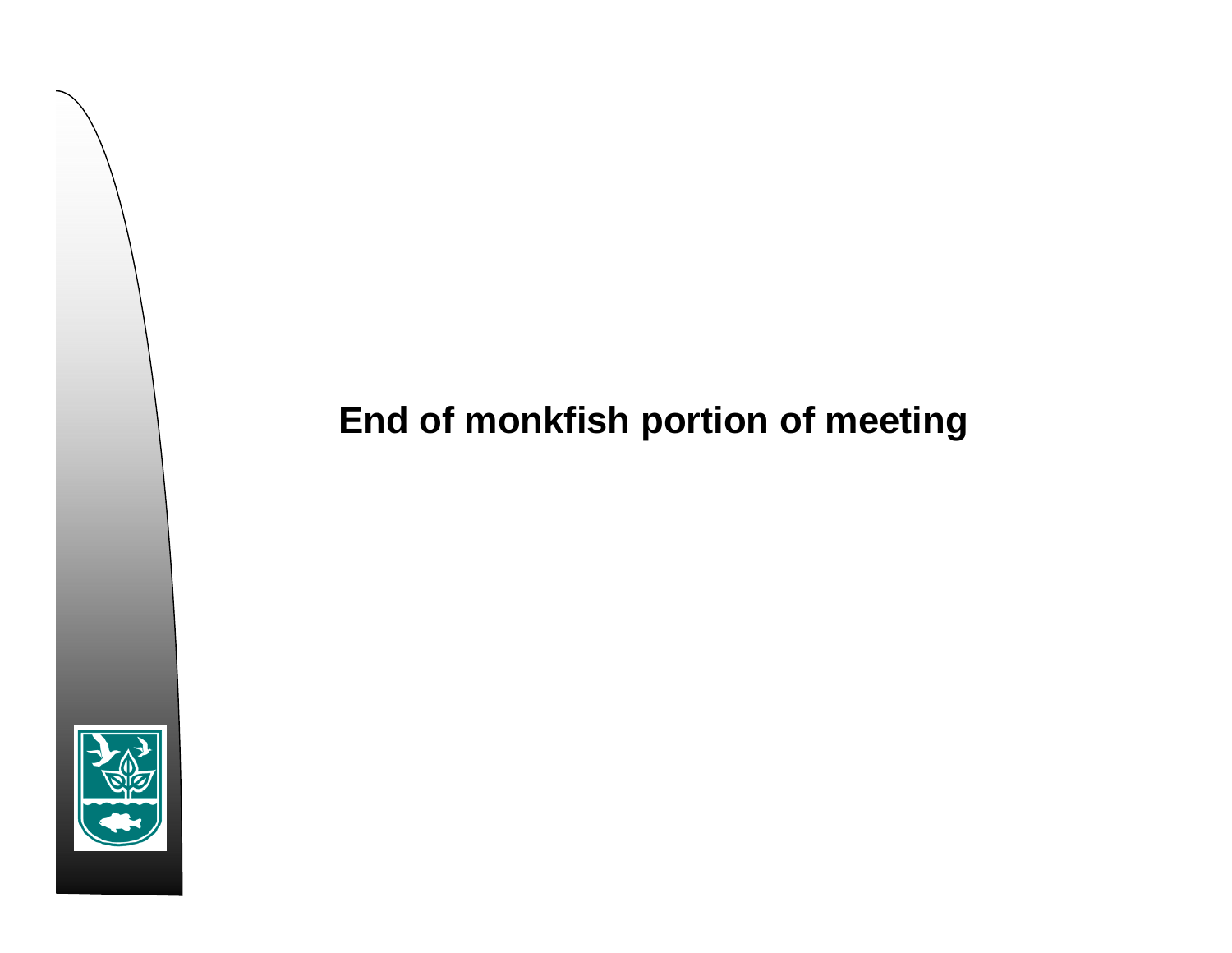# **Review of current George's Bank Cod Stock Status**

#### **Stock Status**

 GB Atlantic cod is a transboundary stock that is harvested by both the U.S. and Canadian fishing fleets.

#### **The GB Atlantic cod stock is overfished and overfishing is occurring.**

 $\overline{*}$  The latest assessment was the GARM III (2008), which used the <code>ADAPT VPA</code> model and included US and Canadian landings and discards, and US Rec landings in CAA.

#### **Results**

 $Fmsv = F40\% = 0.25$   $F2007 = 0.3$ Ftarget  $= 0.186$ 

Fishing mortality (unweighted, ages 5-8) in 2007 was estimated to be about 0.30, the second lowest F in the time series.

 $SSBMSY = 148,084 \text{ mt}$   $SSB2007 = 17,682 (12\% \text{ of } SSBMSY)$ 

 Under an Frebuild the stock is projected to rebuild to SSBMSY= 148,084 mt with a 50% probability by 2026.

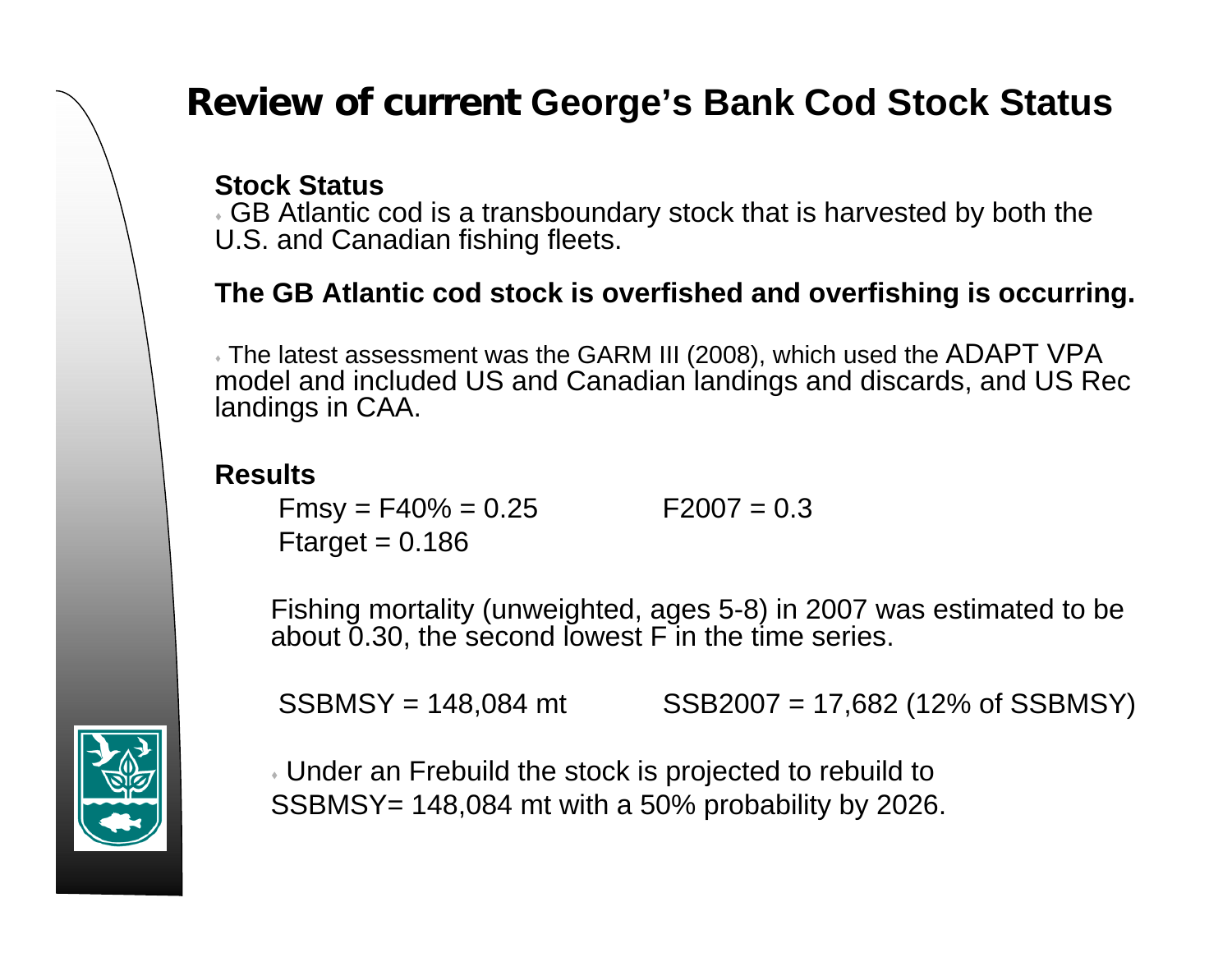## **Review of current George's Bank Cod Stock Status**

**Results:** $Fmsy = F40\% = 0.25$  **F2007** = 0.3 **Ftarget = 0.186**

**SSBMSY = 148,084 mt SSB2007 = 17,682 (12% of SSBMSY)**



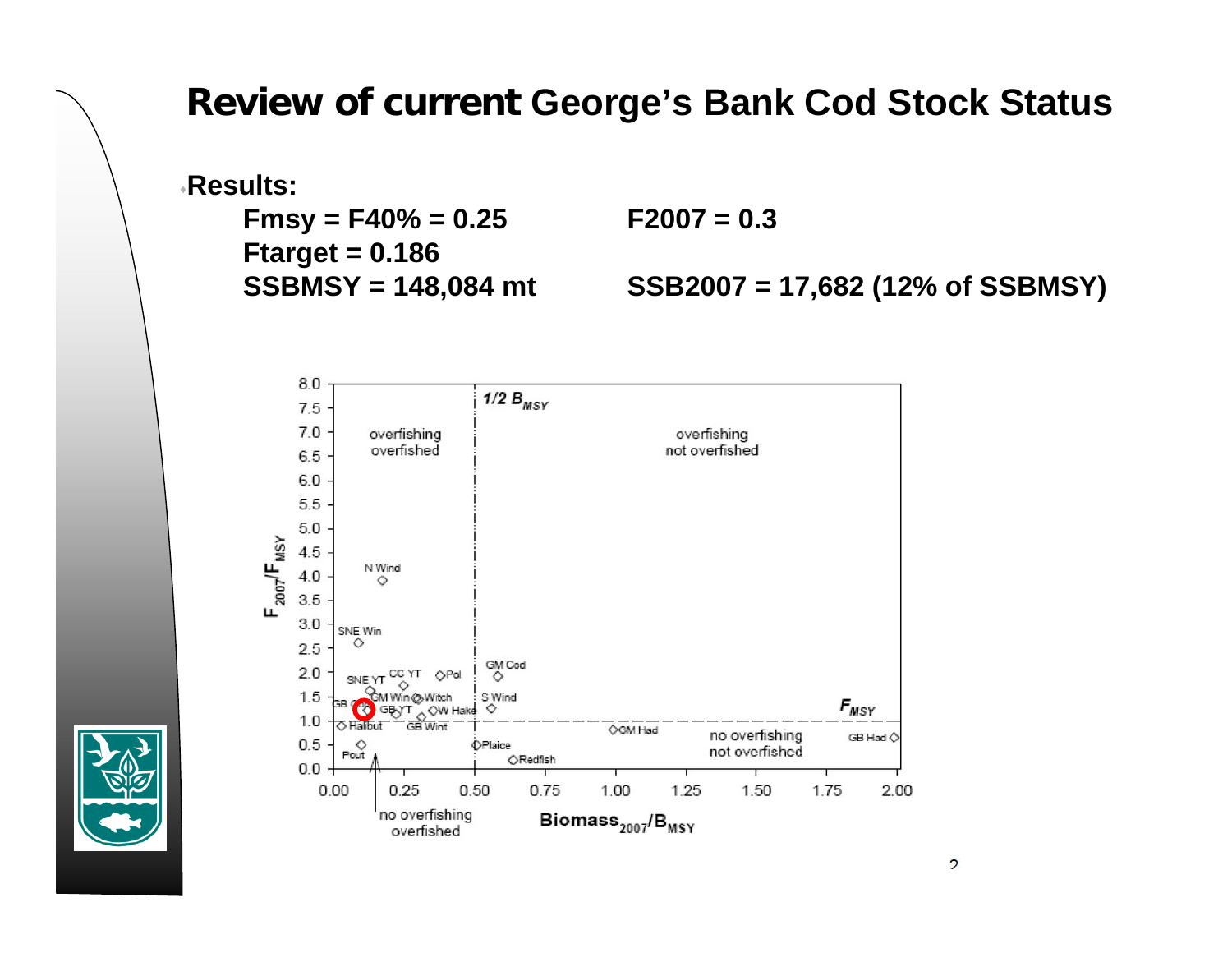# **Review of current George's Bank Cod Stock Status**

### **Recruitment**

 The last year class that was above the time series average (14.1 million age 1 fish) occurred almost 2 decades ago in 1990.

The 2003 year class (10.8 million age 1 fish) is near average and will be fully recruited to the fishery during 2008.

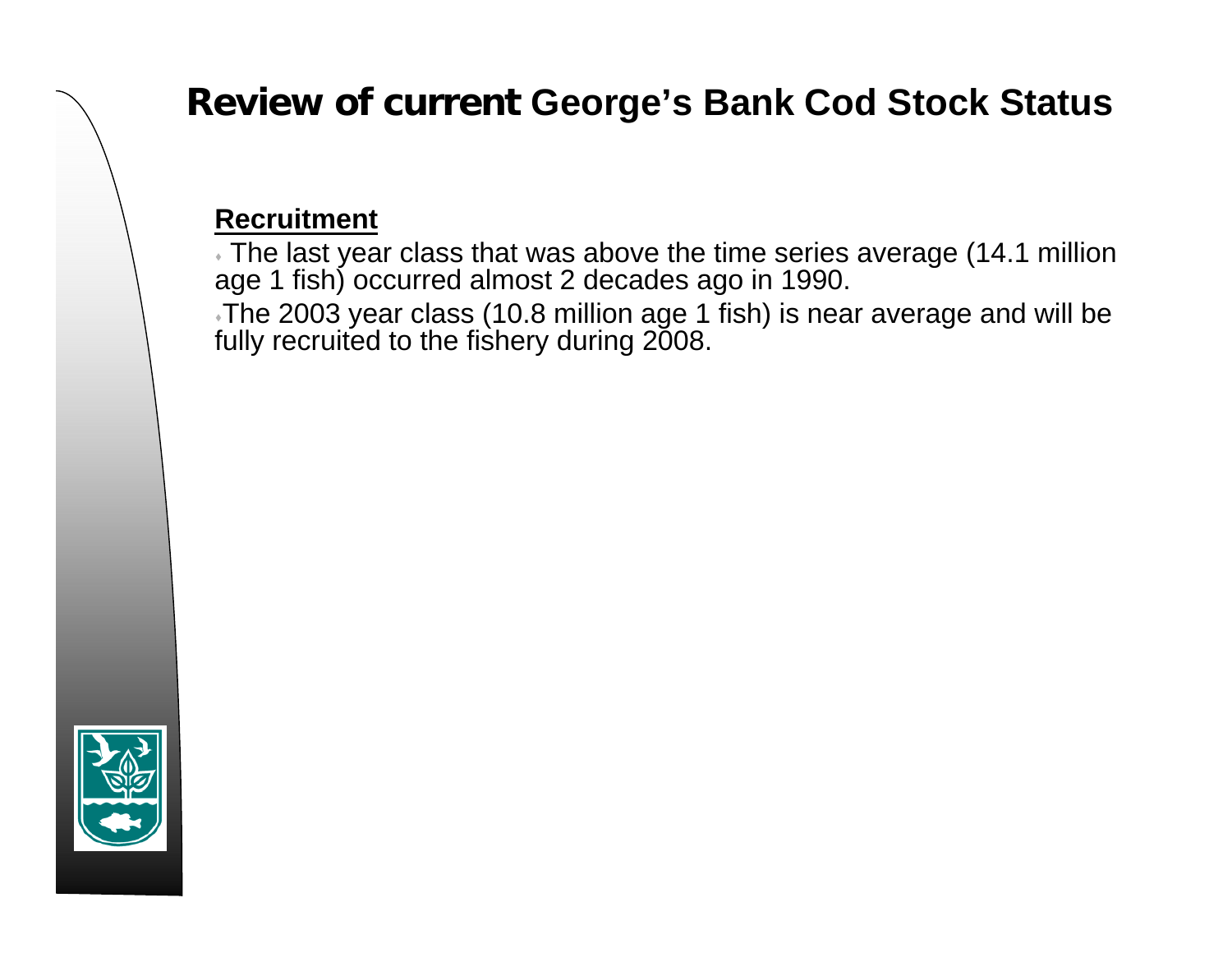# **Review of RI codfish commercial fishery (background, regulations, landings)**

Current RI Regs (see handout)

7.22 Cod 7.22.1 – Commercial

7.22.1-1 Minimum size -- No person fishing commercially shall land or possess any cod measuring less than twenty-two inches (22") total length whether caught within the jurisdiction of this State or otherwise.

7.22.1-2 Possession Limits –

- (a) For any non-federally permitted RI licensed vessel, the possession limit will be 1,000 pounds of cod per vessel per calendar day.
- (b) The possession limit may be modified on the basis of a RI state water cod quota as set by DEM, which shall be equal to 1% of the federal New England (Georges Bank) cod quota. When 90% of the state water quota has been harvested as determined by the Division of Fish and Wildlife, the possession limit will decrease to 75 pounds of cod per vessel per calendar day. When the state water quota has been harvested as determined by the Division, the Director shall close the state water cod fishery.



7.22.1-3 Vessels in possession of a federal permit allowing the harvest of cod may harvest cod in state waters if and only if they are operating during a previously and properly declared day-at-sea; in such instances, such vessels may harvest cod in the amount authorized to be possessed pursuant to federal regulations, and thus not be bound by the possession limits set forth in section 7.22.1-2. Vessels in possession of a federal permit allowing the commercial harvest of cod may also transit state waters in possession of cod in the amount authorized to be possessed pursuant to applicable federal regulations and land the same if so permitted pursuant to Rhode Island State Law, so long as all of the fish harvesting gear on board the vessel is stowed while in state waters.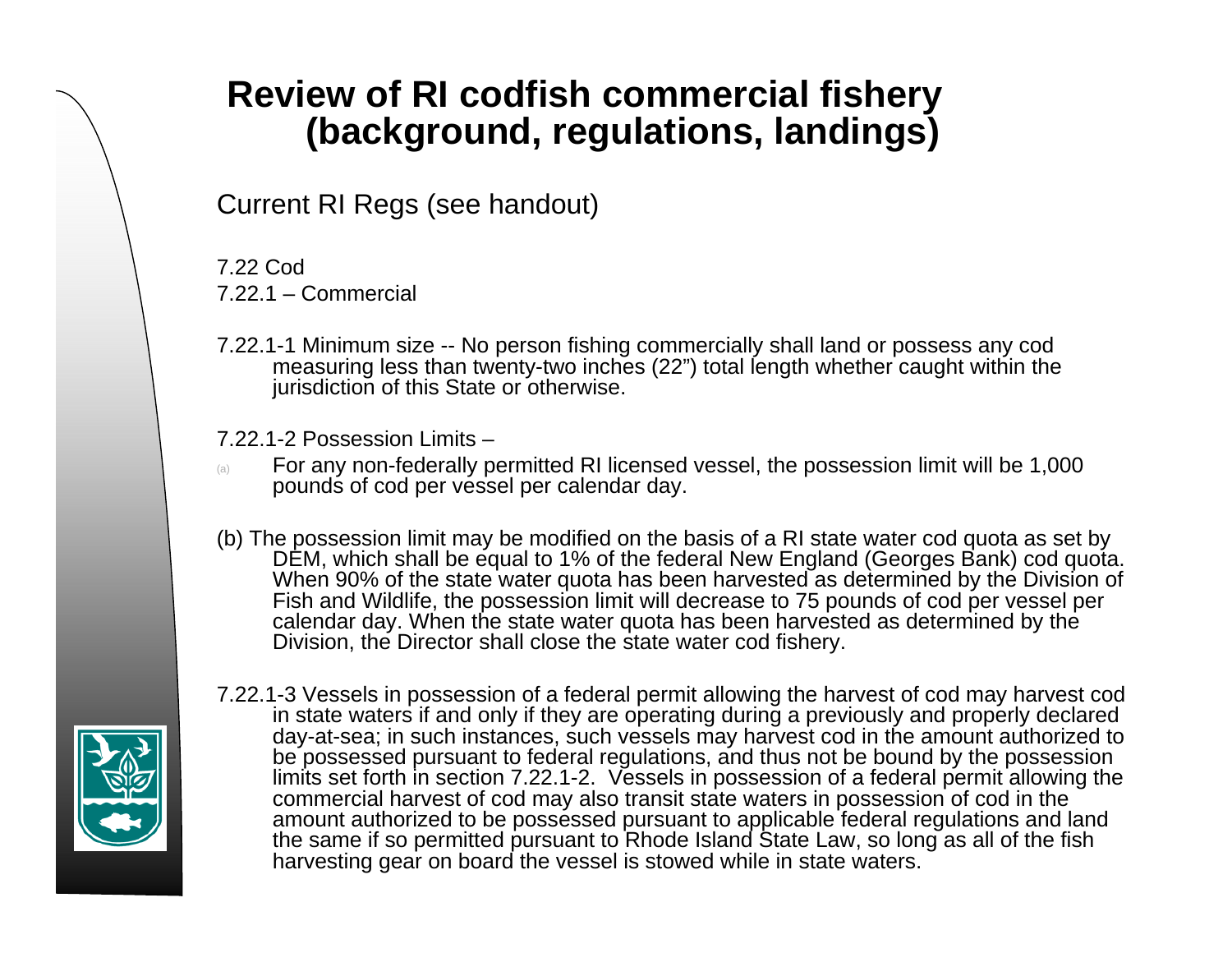## **Review of RI codfish commercial fishery (background, regulations, landings)**

GB Cod ACL and Sub-ACL for 2010 (Framework 44) and Preliminary 2011-2012 (Framework 45)

|                    |           | <b>OFL</b> | <b>ABC</b> | <b>Total ACL</b> |
|--------------------|-----------|------------|------------|------------------|
| 2010               | lbs       | 13,829,760 | 8,379,000  | 7,982,100        |
| Preliminary - 2011 | lbs       | 16,120,755 | 10,509,030 | 10,010,700       |
| Preliminary - 2012 | lbs       | 17,838,450 | 11,827,620 | 11,265,345       |
| 2010               | <b>MT</b> | 6.272      | 3,800      | 3,620            |
| Preliminary - 2011 | MT        | 7,311      | 4,766      | 4,540            |
| Preliminary - 2012 | MT        | 8,090      | 5,364      | 5,109            |

|            |                   | Preliminary    | Preliminary | Preliminary |                            | <b>State Waters</b> |                  |               |
|------------|-------------------|----------------|-------------|-------------|----------------------------|---------------------|------------------|---------------|
|            | <b>Groundfish</b> | Sector<br>sub- | non-Sector  |             | common pool   Sub-componet | <b>ACL</b>          | <b>Other ACL</b> | $R1$ Quota =  |
|            | <b>Sub-ACL</b>    | <b>ACL</b>     | sub-ACL     | sub-ACL     | <b>TOTAL</b>               | Subcomponet         | subcomponet      | <b>1% ACL</b> |
| 2010       | 7,563,150         | 7,336,035      | na          | 227,115     | 418,950                    | 83.790              | 335,160          | 79,821        |
| Pre - 2011 | 9,483,705         | 9,104,445      | 379,260     | na          | 526,995                    | 105,840             | 421,155          | 100,107       |
| Pre - 2012 | 10,674,405        | 10,246,635     | 427,770     | na          | 593,145                    | 119.070             | 474,075          | 112,653       |
|            |                   |                |             |             |                            |                     |                  |               |
| 2010       | 3,430             | 3.327          | na          | 103         | 190                        | 38                  | 152 <sub>1</sub> | 36            |
| Pre - 2011 | 4.301             | 4,129          | 172         | na          | 239                        | 48                  | 191              | 45            |
| Pre - 2012 | 4,841             | 4.647          | 194         | na          | 269                        | 54                  | 215              | 51            |



|                                  |                      | state only | federal | total   |
|----------------------------------|----------------------|------------|---------|---------|
| RI Landings for<br>2009 and 2010 | FY - 2009            | 5.233      | 360,805 | 366,038 |
|                                  | $IFY - 2010 *$       | 2.857      | 37.726  | 40,582  |
|                                  |                      |            |         |         |
|                                  | $*$ as of 11/22/2010 |            |         |         |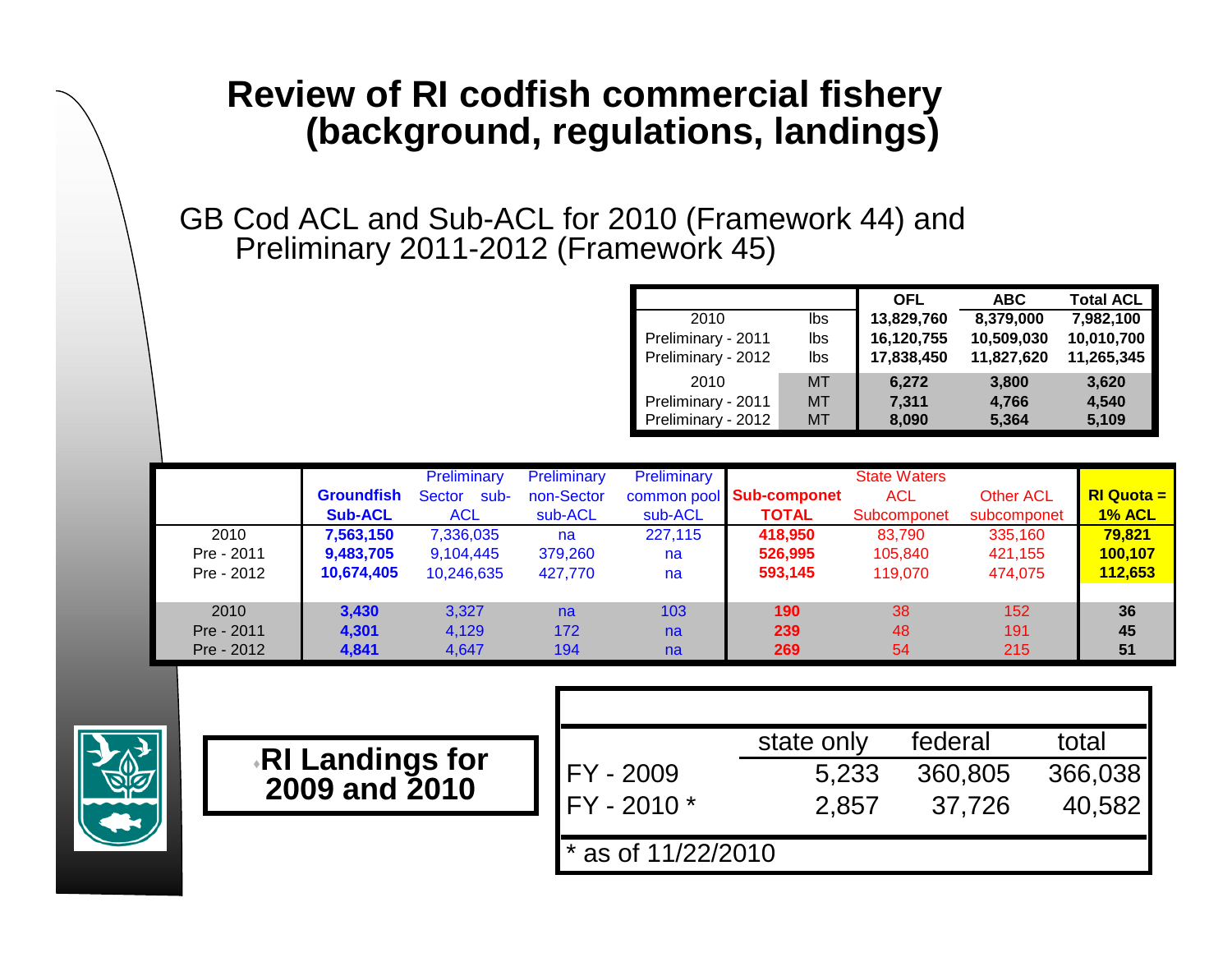## **Review of RI codfish commercial fishery (background, regulations, landings)**

RI Cod landings by state and federally-permitted vessels during 2009



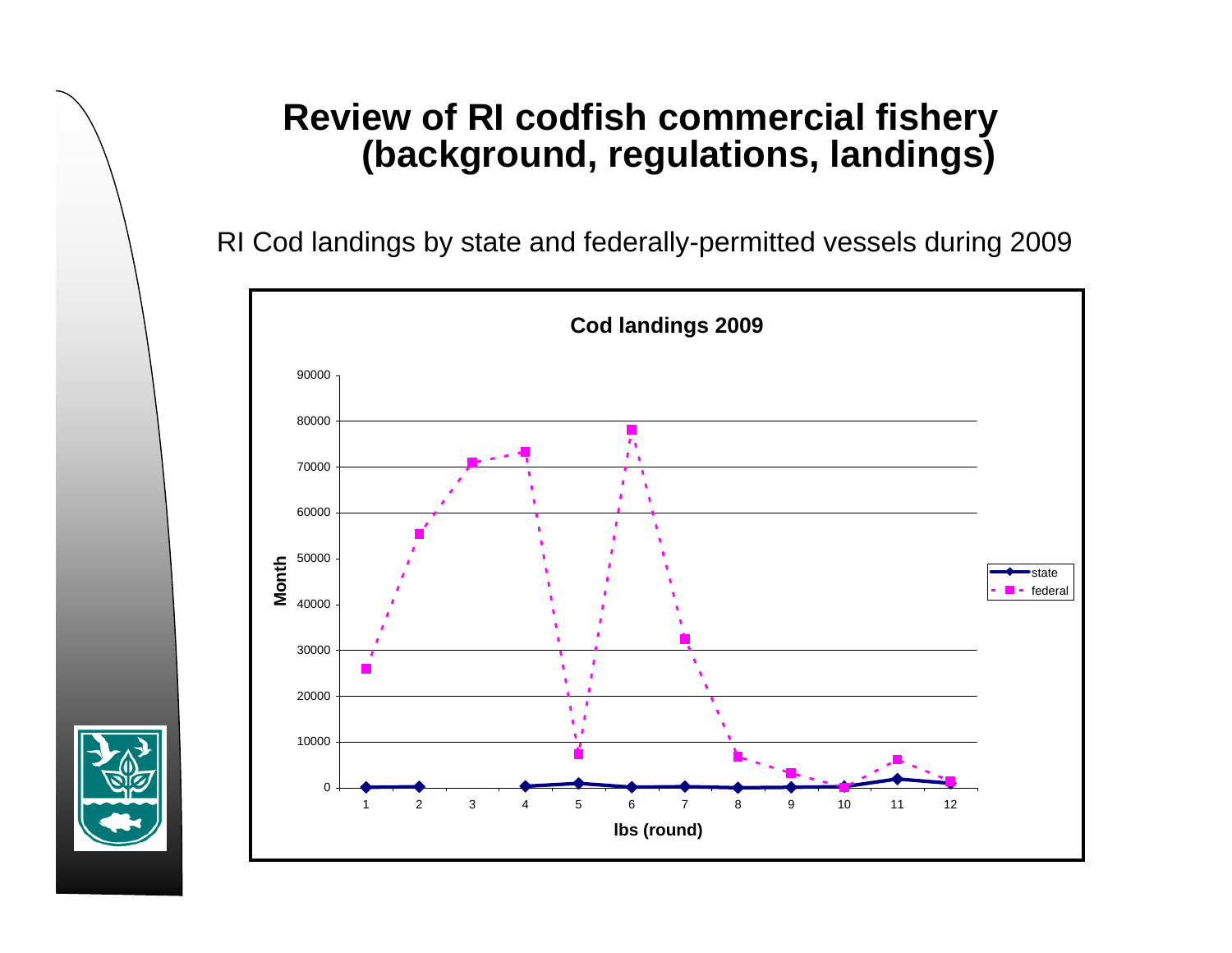# **Division of Fish and Wildlife Proposed Changes**

**The RI Division of Fish and Wildlife has no proposed changes to present for codfish.**

**Advisory Panel proposals for 2011 commercial codfish fishing year**